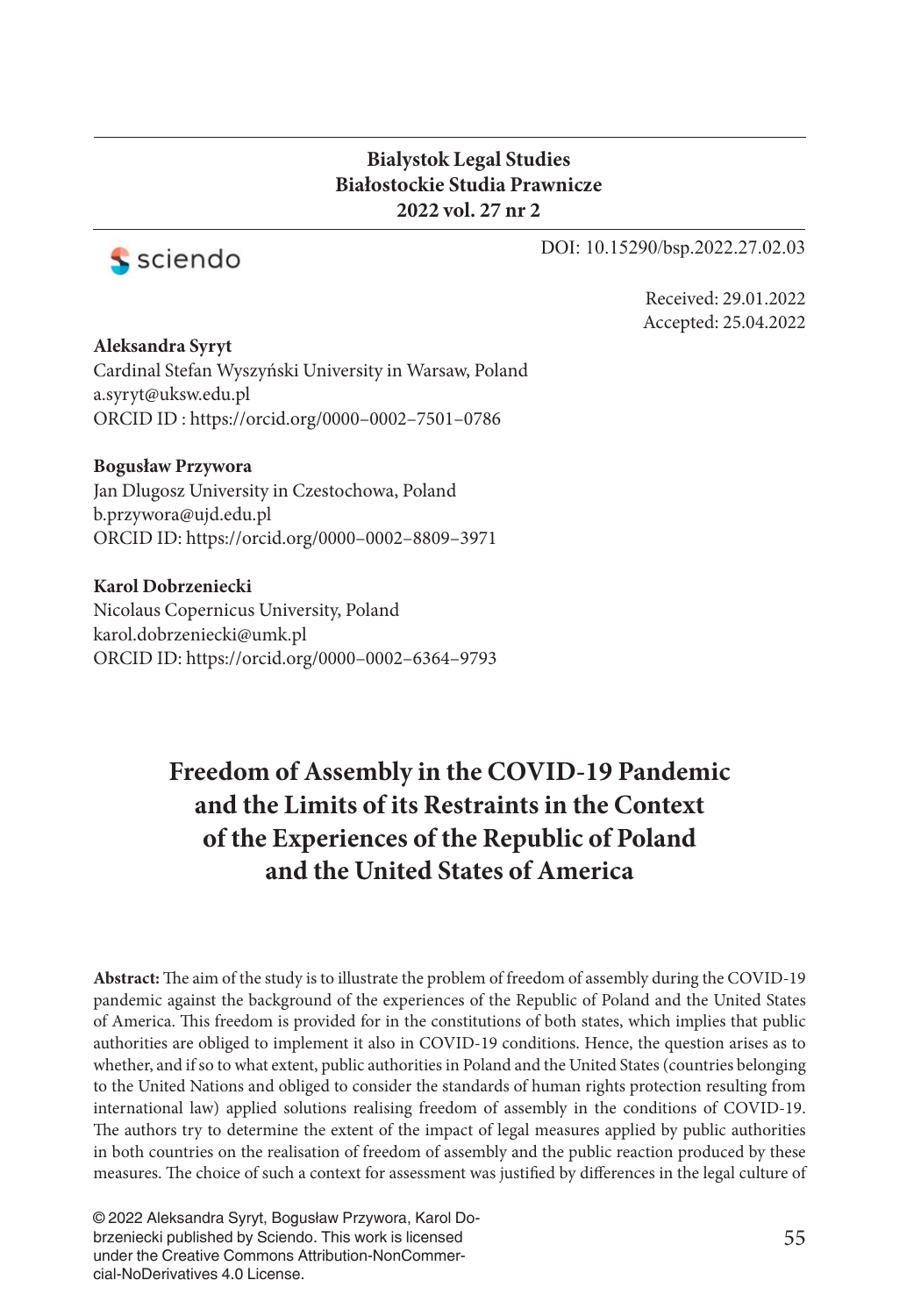the countries being compared, the structure of the state, and the approach of both the public authorities and the society to freedom of assembly.

**Keywords:** constitution, COVID-19 pandemic, freedom of assembly, human rights, human rights restrictions, proportionality

### **Introduction**

Freedom of assembly is a political right under which an individual can express their views, exercise social control, and, in more general terms, participate in political, social, and economic life. In broad terms, this freedom includes the right to peaceful protest and the people's right to assemble virtually anywhere and for any reason. The social distancing order, which has often found a normative formulation in legal acts, has also affected freedom of assembly. In order to counteract the COVID-19 pandemic, individual countries have taken different actions using different statutory instruments<sup>1</sup>. The consequence of this was usually the restriction of certain freedoms and rights of individuals and even a suspension of these rights in extreme cases<sup>2</sup>. The authorities of individual countries had to balance the reasons related to the protection of certain goods and determine how to implement socially important goals such as ensuring the safety of citizens in various dimensions, including the security of life and health<sup>3</sup>. It was important that the state, in the face of a threat, implemented the protection of the most important constitutional values – life and health, and at the same time maintained as long as possible the possibility of undisturbed functioning of its supreme organs. The situation has sparked a general social debate going beyond the border of one country on how far-reaching human rights restrictions can be connected to the pandemic and what instruments can be used in this respect by the state and international organisations<sup>4</sup>. It has been recognised that, on the one hand,

<sup>1</sup> Public authorities, among others, undertook actions in the framework of states of emergency, created special regulations on an ongoing basis, adjusted to the level of threat, or based their actions on the applicable legal bases and possibly adapted procedures.

<sup>2</sup> See: K. Dobrzeniecki, Prawo wobec sytuacji nadzwyczajnej. Między legalizmem a koniecznością, Toruń 2018.

<sup>3</sup> See more: K. Dobrzeniecki and B. Przywora (eds.), Ograniczenie praw i wolności w okresie pandemii COVID-19 na tle porównawczym. Pierwsze doświadczenia, Warsaw 2021. Praca jest wynikiem badań zespołu w skład którego wchodzą: Ł. Czarnecki, P. Czarny, G. Krawiec, D. Héjj, A. Krzynówek-Arndt, K. Kakareko, J. Sobczak, M. Osuchowska, G. Pastuszko, I. Szpotakowski, A. Syryt, M. Kalinowska, M. Serowaniec, K. Jachimowicz, M. Żaba, P. Szwedo, L. Helińska, J. Woźniak, A. Rataj, A. Wróbel, M. Moulin-Stożek; see also: K. Dobrzeniecki and B. Przywora, Legal basis for introducing restrictions on human rights and freedoms during the first wave of the COVID-19 pandemic, 'Review of European and Comparative Law' 2021, no. 46 (3), pp. 43–65.

<sup>4</sup> See e.g. J. Jaskiernia and K. Spryszak (eds.), System ochrony praw człowieka w Europie w czasie wyzwań pandemicznych, Toruń 2022; see also: S. Trociuk, Prawa i wolności w stanie epidemii, Warsaw 2021; F. Morawski, Zakaz przemieszczania się w związku z pandemią COVID-19 w świetle konstytucyjnego prawa do poruszania się, 'Przegląd Prawa Publicznego' 2020, no. 9; J. Paśnik,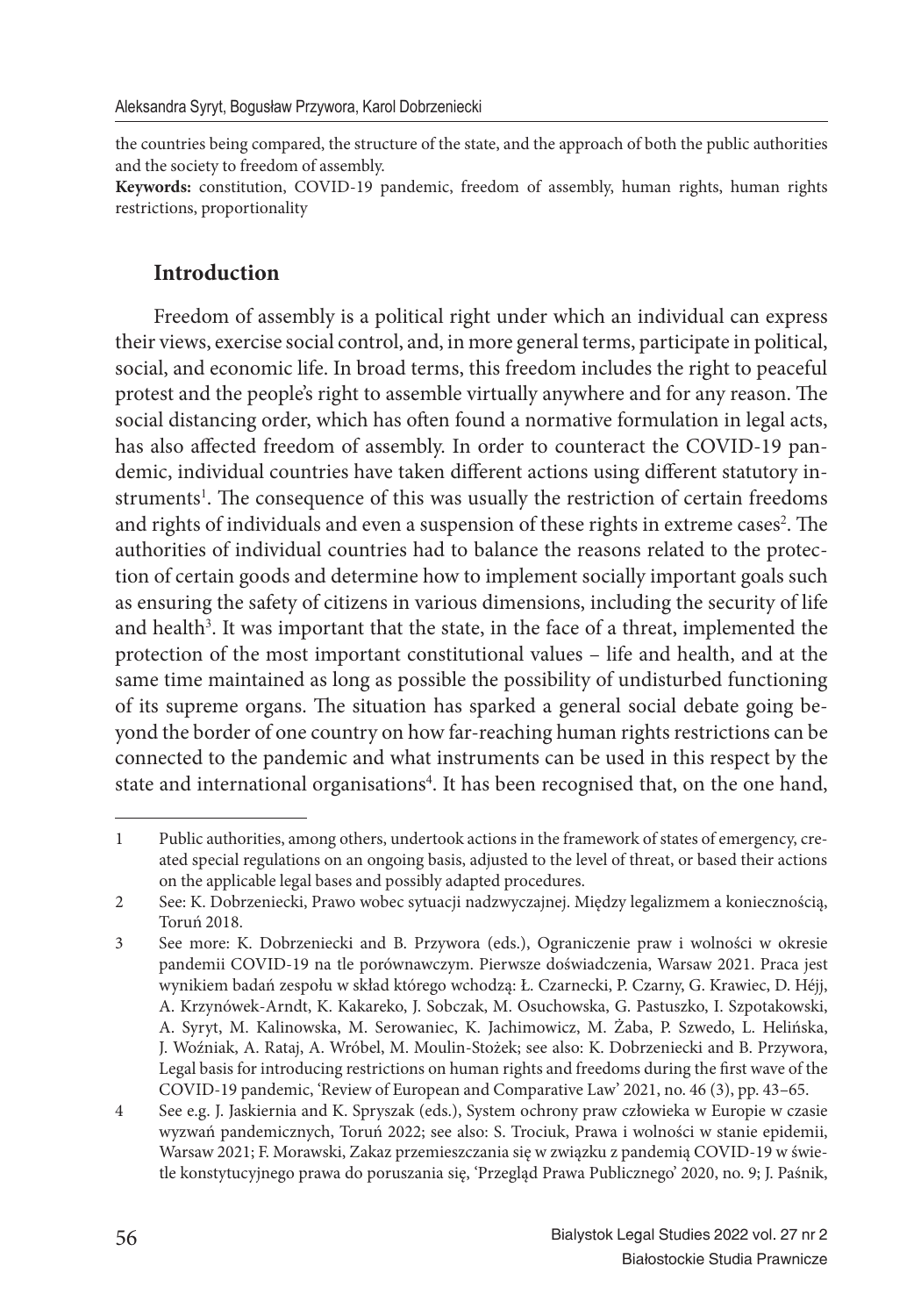assembling (in both a formalised and informal way) can help to spread COVID-19 and therefore maintain the threat. On the other hand, the introduction of social distancing orders infringes on the right of the individual to decide about his life and to participate in political, social, and cultural life through participation in various types of gatherings<sup>5</sup>.

These circumstances have become the reason for seeking answers on how to balance the objective to reduce or prevent the threat to life and health associated with the pandemic, with the implementation of the obligation to protect freedom and human rights fundamental to man's functioning in society. The pandemic did not suspend the application of international and national standards and guarantees for the protection of human rights. Nor did it suspend the validity of national constitutions. The statutory instruments taken in response to the pandemic, including possible emergency measures restricting human rights and freedoms, such as bans on public assembly and stay-at-home orders, must comply with international human rights norms and standards, including those relating to the rights to freedom of peaceful assembly and association.

The research conducted by the authors concerning the response of states to the COVID-19 pandemic confirmed its impact on the implementation of freedoms and human rights in the normative and practical dimensions. One such right is freedom of assembly.

Recognising the impact and assessing whether the actions taken were within the framework of legality, necessity, and proportionality is not only of informational and cognitive value. It also allows us to determine to what extent human rights protection

Kilka refleksji o regulacji stanu epidemii jako sui generis pozakonstytucyjnego stanu nadzwyczajnego, 'Przegląd Prawa Publicznego' 2020, no. 11; B. Szmulik and J. Szymanek, O możliwości wprowadzenia stanu nadzwyczajnego w kontekście epidemii koronawirusa, 'Przegląd Legislacyjny' 2020, no. 2; T. Sroka, Ograniczenia praw i wolności konstytucyjnych oraz praw pacjenta w związku z wystąpieniem zagrożenia epidemicznego, 'Palestra' 2020, no. 6; M. Pecyna, Odpowiedzialność odszkodowawcza Skarbu Państwa za ograniczenia praw i wolności w czasie epidemii COVID-19, 'Państwo i Prawo' 2020, no. 12; P. Tuleja, Pandemia COVID-19 a konstytucyjne stany nadzwyczajne, 'Palestra' 2020, no. 9; M. Florczak-Wątor, Niekonstytucyjność ograniczeń praw i wolności jednostki wprowadzonych w związku z epidemią COVID-19 jako przesłanka odpowiedzialności odszkodowawczej państwa, 'Państwo i Prawo' 2020, no. 12*;* K. du Vall and M. Tomasiewicz, Zdrowie publiczne jako przesłanka ograniczenia działalności gospodarczej w świetle Konstytucji RP, (in:) J. Glumińska-Pawlic and B. Przywora (eds.), Swoboda działalności gospodarczej. Próba oceny polskich regulacji prawych, Warsaw 2021, pp. 103–117; B. Przywora*,*  Granice ingerencji w sferę wolności i praw człowieka w Konstytucji RP a ich realizacja w stanie pandemii COVID-19 − wybrane zagadnienia, (in:) J. Sobczak and A. Rogacka-Łukasik (eds.), Wybrane zagadnienia prawa medycznego wobec wyzwań pandemii wywołanej wirusem SARS-CoV–2, Poznań 2022, pp. 149–162.

<sup>5</sup> See e.g. P. Stanisz, Ograniczenia wolności kultu religijnego w czasie pandemii COVID-19: między konstytucyjnością a efektywnością, 'Przegląd Sejmowy' 2021, no. 3, pp. 143–166.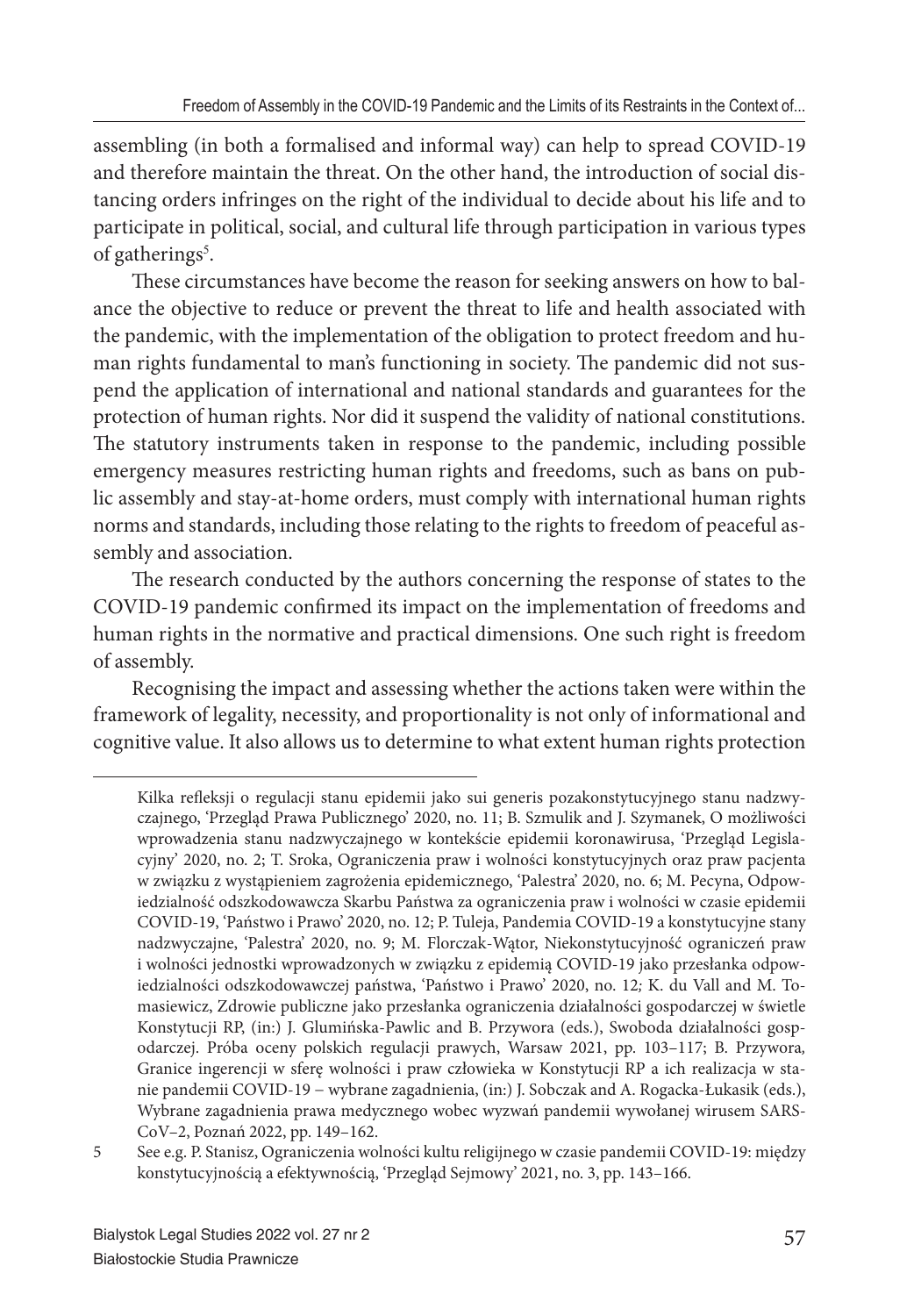standards are applicable in emergency situations and whether measures can be established to balance conflicting interests in this area.

For the above reasons, the article's subject is an attempt to assess the implementation of freedom of assembly during the pandemic in Poland and the United States. The deliberations were based primarily on normative acts, case law related to human rights performance in the COVID-19 pandemic, and literature presenting the public's response to the imposed orders and bans.

### **1. The Essence of the Freedom of Assembly as a Political Right and the Premises of its Limitation**

**1.1.** The article's objective is not to create another general study on freedom of assembly. However, in order to understand the context of executing this freedom during the COVID-19 pandemic, it is necessary to recall the general characteristics of this human right, including its importance as a political right. It is also worth pointing out the premise of permissible interference in the freedom of assembly.

The presented freedom is the foundation of a democratic state, where members of a pluralistic society can express their opinions and influence the policy of public authorities. For this reason, freedom of assembly is counted among political freedoms, and it is realised through peaceful gathering in a public space<sup>6</sup>.

Freedom of assembly is expressed in its direct impact on the individual's relationship with the community, enabling the personal formulation of views. At the same time, this freedom has a broader meaning. It serves the exercise of other rights and principles within a system: freedom of speech, freedom of religion, the sovereignty of the nation, the right to participate in public life. Freedom of assembly includes the ability to both organise and participate in it, and it is guaranteed at a national and international level.

Freedom of assembly is expressed in public international law, including: the Universal Declaration of Human Rights of 1948 (Art. 20), the 1950 Convention for the Protection of Human Rights and Fundamental Freedoms (Art. 11), and the 1966 International Personal and Political Rights Pact (Art. 21). Despite its weight and importance to society, freedom of assembly is not absolute. It is possible to restrict the exercise of this freedom considering appropriate forms of restriction (primarily parliamentary) and respecting the principle of proportionality. The above thesis is particularly confirmed in the European Court of Human Rights (ECHR) case law, which implies the need for a narrower interpretation of the restrictions on free, peaceful as-

<sup>6</sup> About freedom of assembly see e.g. R. Balicki and M. Jabłoński (eds.), Wolność zgromadzeń, Wrocław 2018; A. Ławniczak, Wolność zgromadzeń, (in:) M. Jabłoński (ed.), Realizacja i ochrona konstytucyjnych wolności i praw jednostki w polskim porządku prawnym, Wrocław 2014, pp. 297–309; P. Czarny and B. Naleziński, Wolność zgromadzeń, Warsaw 1998.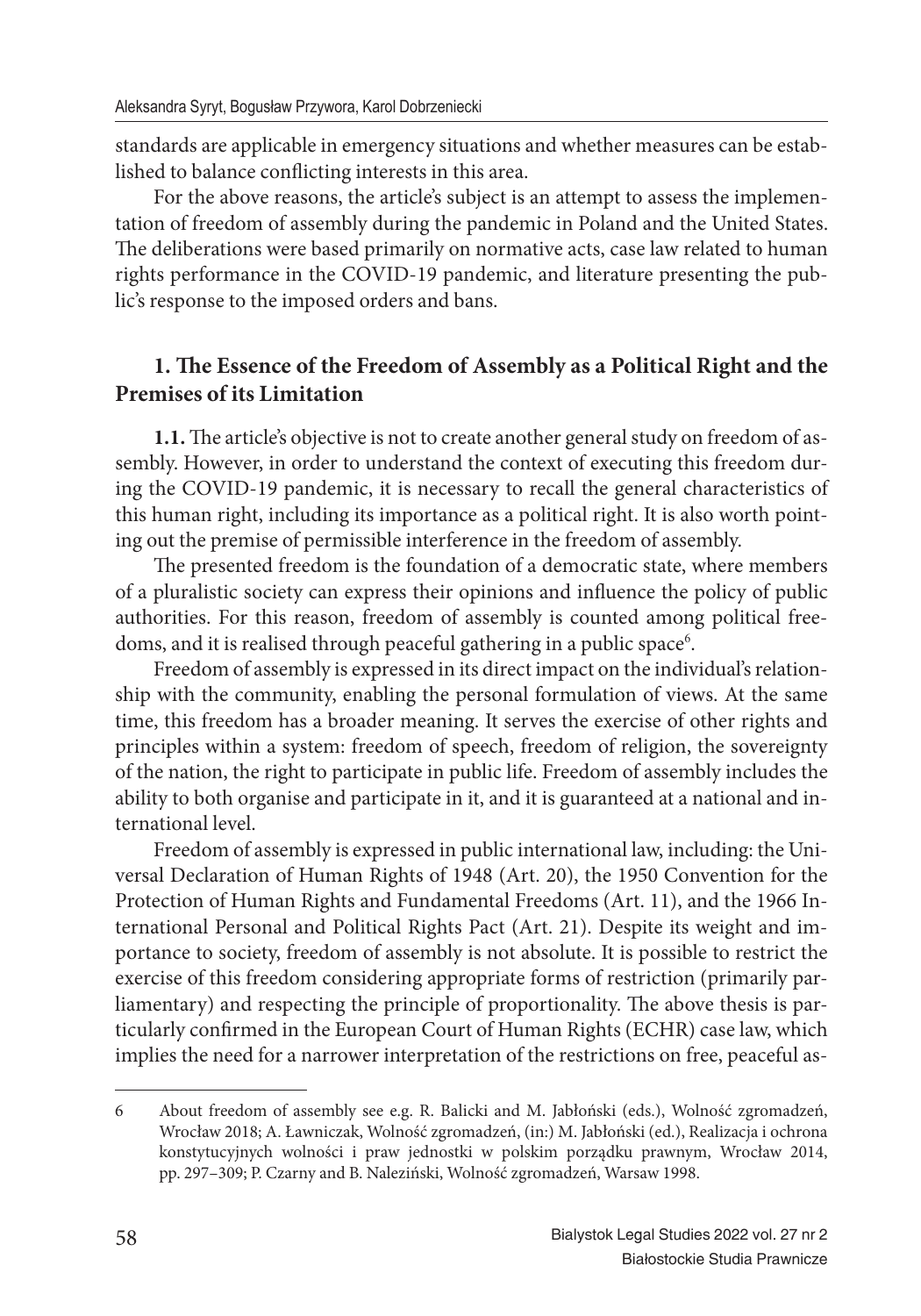sembly. The ECHR allowed restrictions if assemblies were to abandon their peaceful character and could thus endanger the security or public order<sup>7</sup>. It also stressed that state authorities should not introduce restrictions without prior assessment of the threat level<sup>8</sup>.

**1.2.** In Poland, the issue of freedom of assembly during the COVID-19 pandemic has caused many doubts in both case law and literature. For the purposes of these considerations, it should be emphasised that the fundamental principles concerning the interference with freedoms and human rights arising from the Constitution of the Republic of Poland of 2 April 1997<sup>9</sup> [Art. 31 (3) of the Constitution of Poland] established restrictions only in the law, and demonstrating the necessity of restrictions in a democratic state to ensure its security or public order, or to protect the environment, public health and morals, or the freedoms and rights of others. Such limitations cannot violate the essence of freedoms and rights. This was expressed by the Constitutional Tribunal (CT), stressing that the determination requires specification whether:

- a) the restrictions fulfil the objectives pursued and whether they are justified in Art. 31 (3) of the Polish Constitution (the so-called utility criterion);
- b) the restriction was necessary to protect constitutional values, i.e. that no other, less restrictive measure could have been taken to accomplish the same effect (the so-called necessity criterion);
- c) the prejudice to constitutional freedoms and rights arising from this restriction is not disproportionate in relation to the benefits arising from the introduced regulation (the so-called *sensu stricto* proportionality criterion<sup>10</sup>).

Further, the Polish Constitution grants everyone the freedom to organise and participate in peaceful assemblies, allowing the restriction only in the law. The Polish Constitution, like the International Civil and Political Rights Pact and the Convention for the Protection of Human Rights and Fundamental Freedoms, provides protection only to peaceful assemblies, i.e. those held with respect for the physical integrity of persons and private and public property; a peaceful assembly shall exclude

<sup>7</sup> See e.g. judgments of ECHR of 2 October 2001 *Stankov and the United Macedonian Organisation Ilinden v. Bulgaria*, complaint no. 29221/95, 29225/95 and of 20 February 2003 *Djavit An v. Turcji*, complaint no. 20652/92.

<sup>8</sup> See judgment of ECHR of 12 June 2014 *Primov v. Russia,* complaint no. skargi 17391/06.

<sup>9</sup> Journal of Laws of 2021, item 2,095 with amendments, hereinafter: Constitution of Poland.

<sup>10</sup> See judgment of CT of 8 January 2019, SK 6/16, OTK ZU A/2019, item 3; see also: K. Wojtyczek, Granice ingerencji ustawodawczej w sferę praw człowieka w Konstytucji RP, Kraków 1999.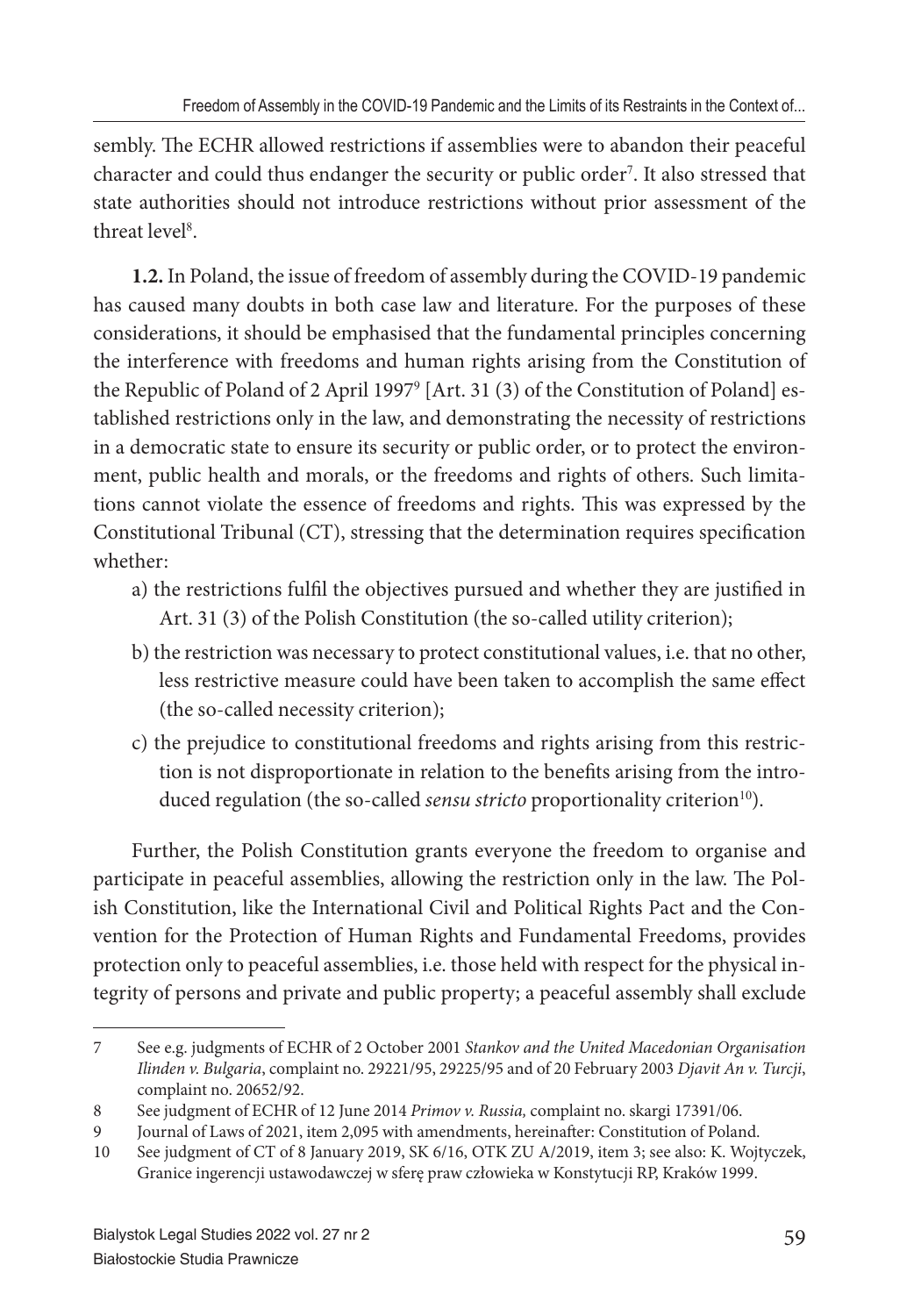the use of violence and coercion by participants of the assembly against other participants in the assembly, third parties, and public officials<sup>11</sup>.

When restricting freedoms and rights, the provisions of Art. 92 of the Polish Constitution should be considered, according to which regulations are issued by constitutional bodies, on the basis of a detailed authorisation contained in the act and for its implementation. The basic constitutional requirement is the specificity of the authorisation contained in the act in the scope of a) subject, b) object, c) content<sup>12</sup>, and the prohibition of the functioning of a regulation that does not have a 'point of attachment' in the  $act^{13}$ .

**1.3.** In the United States, freedom of assembly is regulated by the First Amendment to the Constitution<sup>14</sup>. Under this regulation, Congress will not establish laws introducing religion or prohibiting the free exercise of religious practices, laws restricting freedom of speech or the press or violating the right to assemble and petition the government for reparations peacefully. States also cannot enact such laws, pursuant to the incorporation doctrine under the 14th Amendment. Many jurisdictions also regulate assemblies through criminal law. At the same time, several codes criminalise riots and similar conduct<sup>15</sup>.

This freedom was affirmed by the U.S. Supreme Court, which stressed that the right to peaceful assembly is a right akin to freedom of speech and free press and is equally fundamental<sup>16</sup>. It explained that the right of assembly is one that, in principle,

<sup>11</sup> See e.g. CT's judgments of 16 March 2017, Kp 1/17, OTK ZU A/2017, item 28; 18 September 2014, K 44/12, OTK ZU no. 8/A/2014, item 92; 10 July 2008, P 15/08, OTK ZU no. 6/A/2008, item 105; 10 November 2004, Kp 1/04, OTK ZU no. 10/A/2004, item 105; 28 June 2000, K 34/99, OTK ZU no. 5/2000, item 142.

<sup>12</sup> See: CT's judgments of 9 November 1999, K. 28/98 OTK ZU no. 7/1999, item 156 and 26 April 1995, K 11/94, OTK w 1995 r., part. I. See also CT's judgments of 26 October 1999, K 12/99; 14 February 2006, P 22/05, OTK ZU no. 2/A/2006, item 16; 3 April 2012, K 12/11, OTK ZU no. 4/A/2012, item 37; 17 July 2014, K 59/13, OTK-A 2014, no. 7, item 73.

<sup>13</sup> See: CT's judgments of 17 July 2014, K 59/13; 9 May 2006, P 4/05, OTK ZU no. 5/A/2006, item 55; 12 September 2006, K 55/05, OTK ZU no. 8/A/2006, item 104; 31 March 2009, K 28/08, OTK ZU no. 3/A/2009, item 28; 3 April 2012 r., K 12/11. See also: S. Wronkowska, Model rozporządzenia jako aktu wykonawczego do ustaw w świetle Konstytucji i praktyki, (in:) A. Szmyt (ed.), Konstytucyjny system źródeł prawa w praktyce, Warsaw 2005; B. Banaszak, Komentarz do art. 92, (in:) Konstytucja Rzeczypospolitej Polskiej. Komentarz. Wyd. 2, Warsaw 2012, P. Radziewicz, Komentarz do art. 92, (in:) P. Tuleja (ed.), Konstytucja Rzeczypospolitej Polskiej. Komentarz, wyd. II, LEX/el. 2021; M. Wiącek, Komentarz do art. 92, (in:) M. Safjan and L. Bosek (eds.), Konstytucja RP. Tom II. Komentarz do art. 87–243, Warsaw 2016.

<sup>14</sup> See more: S.F. Rohde, Freedom of assembly, New York 2005.

<sup>15</sup> T. El-Haj, Defining peaceably. Policing the line between constitutionally protected protest and unlawful assembly,'Missouri Law Review' 2015, vol. 80, p. 964.

<sup>16</sup> See more: The First Amendment Encyclopedia, *DeJonge v. Oregon case* (1937) https://mtsu. edu/first-amendment/article/55/de-jonge-v-oregon (accessed 25.01.2022); and case *Cox v. New Hampshire*, 312 U.S. 569 (1941).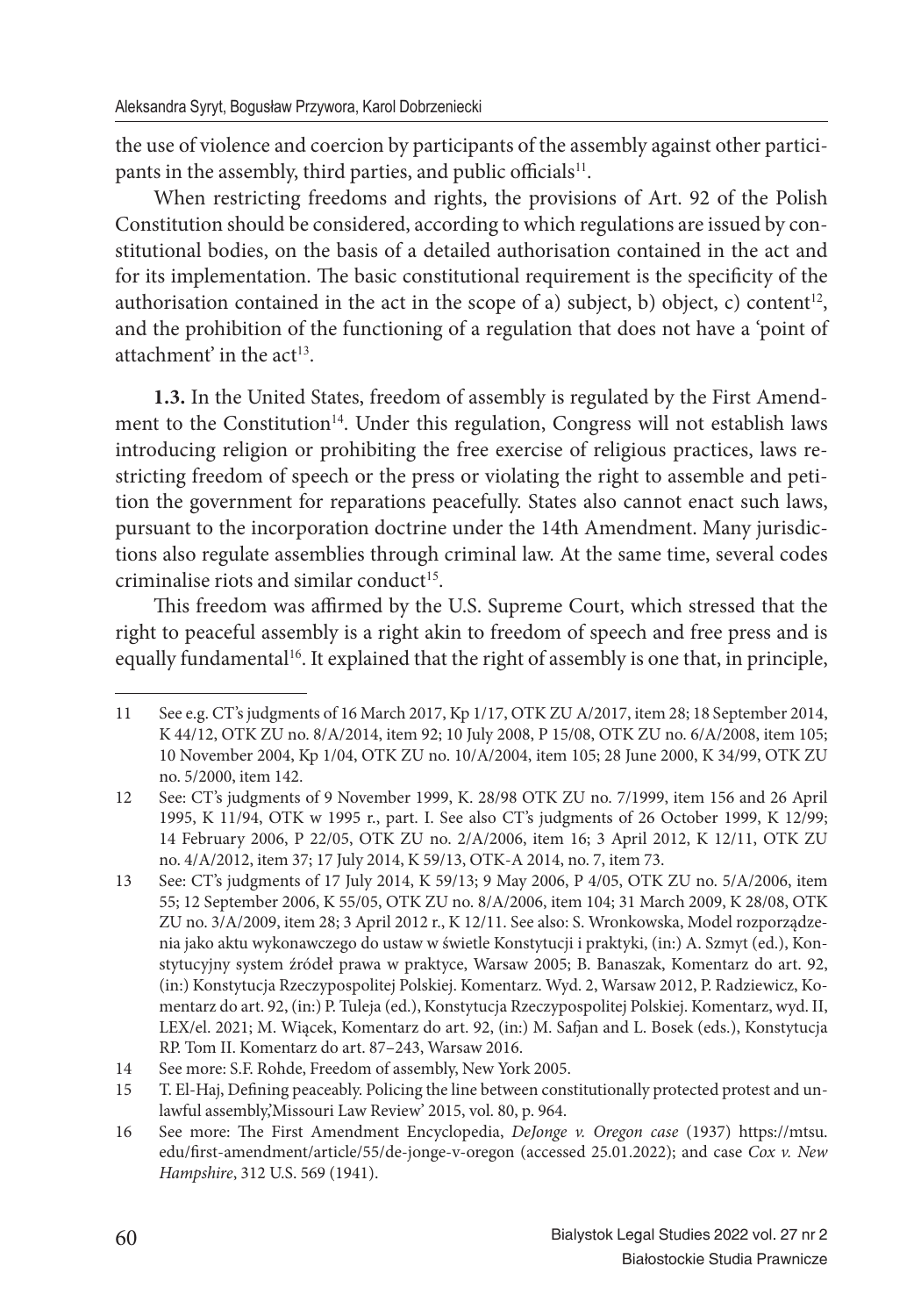cannot be denied. To do otherwise would be a violation of the fundamental principles that underlie all civic and political institutions<sup>17</sup>.

It should be underlined that classical constitutional theory thereby underwent a reinvention by the executive for the sake of speedy policy action and to the detriment of institutional control while favouring authoritarian forms of governance<sup>18</sup>. Permit ordinances are used to manage how citizens use public space for assemblies; restrictions on the right of assembly are allowed, usually in the form of permits, which organisers apply for to protest in public areas<sup>19</sup>.

Under U.S. law, any interference with freedom of assembly will be permissible if there is an impending incitement to lawlessness. The assembly to which a restriction would apply will not be peaceful, and restrictions cannot serve the political goals of the rulers<sup>20</sup>.

1.4. The above remarks on protecting freedom of assembly confirm its status as a fundamental political right. It should be protected, as it allows individuals to participate collectively in public life and express their views, also related to matters concerning the state and society. Therefore, this right will also be important in a pandemic situation, when public authorities take extraordinary measures to interfere with human rights and affect their daily lives.

In the next cases this thesis was confirmed. E.g., Supreme Court in *Grayned v. City of Rockford case* (408 U.S. 104, 116, 1972) said that'peaceful demonstrations in public places are protected by the First Amendment'.

See also: P. Gutierrez, Wolność zgromadzeń w ujęciu porównawczym na tle orzeczenia Sądu Najwyższego Stanów Zjednoczonych Ameryki: United States v. Grace z 1983 r., (in:) M. Jabłoński (ed.), Identyfikacja granic wolności i praw jednostki. Prawnoporównawcza analiza tożsamego przypadku pod kątem praktyki stosowania prawa amerykańskiego i polskiego, Wrocław 2016, pp. 401–418. See also review of the main cases of the Supreme Court of the United States on freedom of assembly: J. Seigenthaler, The First Amendment Encyclopedia (in:) https://www.mtsu. edu/first-amendment/encyclopedia/case/11/freedom-of-assembly (accessed 27.01.2022).

<sup>17</sup> See: *De Jonge v. State of Oregon* (1937). T. Abu El-Haj, The neglected right of assembly,'University of California Law Review' 2009, vol. 56, p. 547.

<sup>18</sup> J. Eichler and S. Sonkar, Challenging absolute executive powers in times of corona: re-examining constitutional courts and the collective right to public contestation as instruments of institutional control,'Review of economics & political science' 2021, vol. 6, no. 1, pp. 3–23.

<sup>19</sup> J.D. Proctor, So when did public order start trumping fundamental constitutional rights? Rethinking the modern interpretation of the right to assemble and the role police should play in protecting that right,'Drexel Law Review' 2016, vol. 8, p. 84; T. El-Haj, Defining peaceably. op. cit., p. 964.

<sup>20</sup> D.J. Hudson Jr., Freedom of Assembly Overview, 29.10.2002 (in:) Freedom Forum Institute: https://www.freedomforuminstitute.org/first-amendment-center/topics/freedom-of-assembly/ freedom-of-assembly-overview/ (accessed 25.01.2022). See also: J. Inazu and B. Neuborne, Right to Assemble and Petition. Common Interpretation, (in:) Interactive Constitution: https://constitutioncenter.org/interactive-constitution/interpretation/amendment-i/interps/267 (accessed 26.01.2022).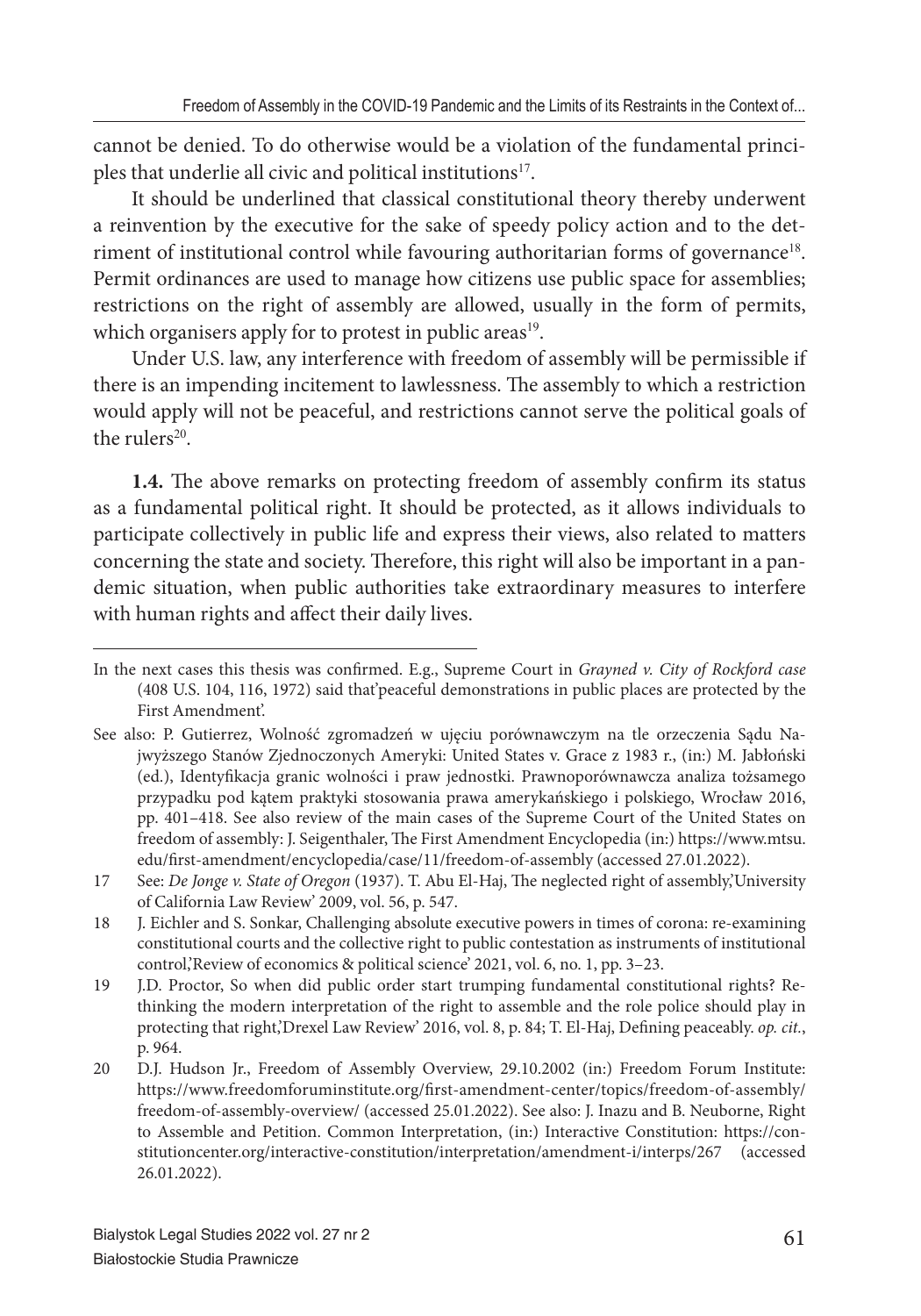## **2. Realisation of Freedom of Assembly during the COVID-19 Pandemic**

While freedom of assembly is not absolute and the exercise of this freedom may be limited given the requirements of legality, adequacy, necessity, and proportionality, even in exceptional circumstances – and in this case during a pandemic – public authorities have a duty to respect human rights and ensure their implementation.

On 14 April 2020 in Geneva, the UN Special Rapporteur on the Rights to Freedom of Peaceful Assembly and Association, Clément Nyaletsossi Voule, urged states not to abuse public health emergency institutions or declare a state of emergency during the COVID-19 pandemic merely to impose mass restrictions on the freedom of peaceful assembly and association. He also published guidelines to be followed by public authorities to avoid human rights violations. The UN Special Rapporteur underlined that civil society organisations play a key role in supporting the state in shaping inclusive policies, disseminating information, and providing social support to communities in need. The expert stated that where new legal regulations are adopted, the imposed restrictions on rights must comply with the principles of legality, necessity, and proportionality. He also stressed that it is unacceptable to introduce general restrictions on human rights. He recommended exemptions from certain restrictions for civil society entities, particularly those monitoring human rights, trade unions, social services providing humanitarian aid alongside journalists dealing with crisis management.

Because of the above, the question arises whether, and if so to what extent, public authorities in Poland and the United States (i.e. countries belonging to the United Nations and obliged to consider the standards of human rights protection resulting from international law) applied solutions making freedom of assembly a reality amid the COVID-19 pandemic.

### **2.1. Realisation of Freedom of Assembly during the COVID-19 Pandemic in the Republic of Poland**

In Poland, due to the COVID-19 pandemic, the provisions of the act of 5 December 2008 on preventing and combating infections and infectious diseases in humans have been applied<sup>21</sup>. Additionally, detailed regulations have been introduced concerning preventing, counteracting, and fighting the disease caused by the SARS-Cov-2 virus<sup>22</sup>. The most controversial issues included the problem of freedom of

<sup>21</sup> Journal of Laws of 2021, item 2069.

<sup>22</sup> They were particularly: a) Act of 2 March 2020 on special solutions related to the prevention, counteraction and combating of COVID-19, other infectious diseases and emergencies caused by them, Journal of Laws of 2021 r. item 2,069 as amended (Act on COVID-19 of 2 March 2020); b) Regulation of the Minister of Health of 20 March 2020 on the declaration of an epidemic in the territory of the Republic of Poland, Journal of Laws, item 491 (regulation on the declaration of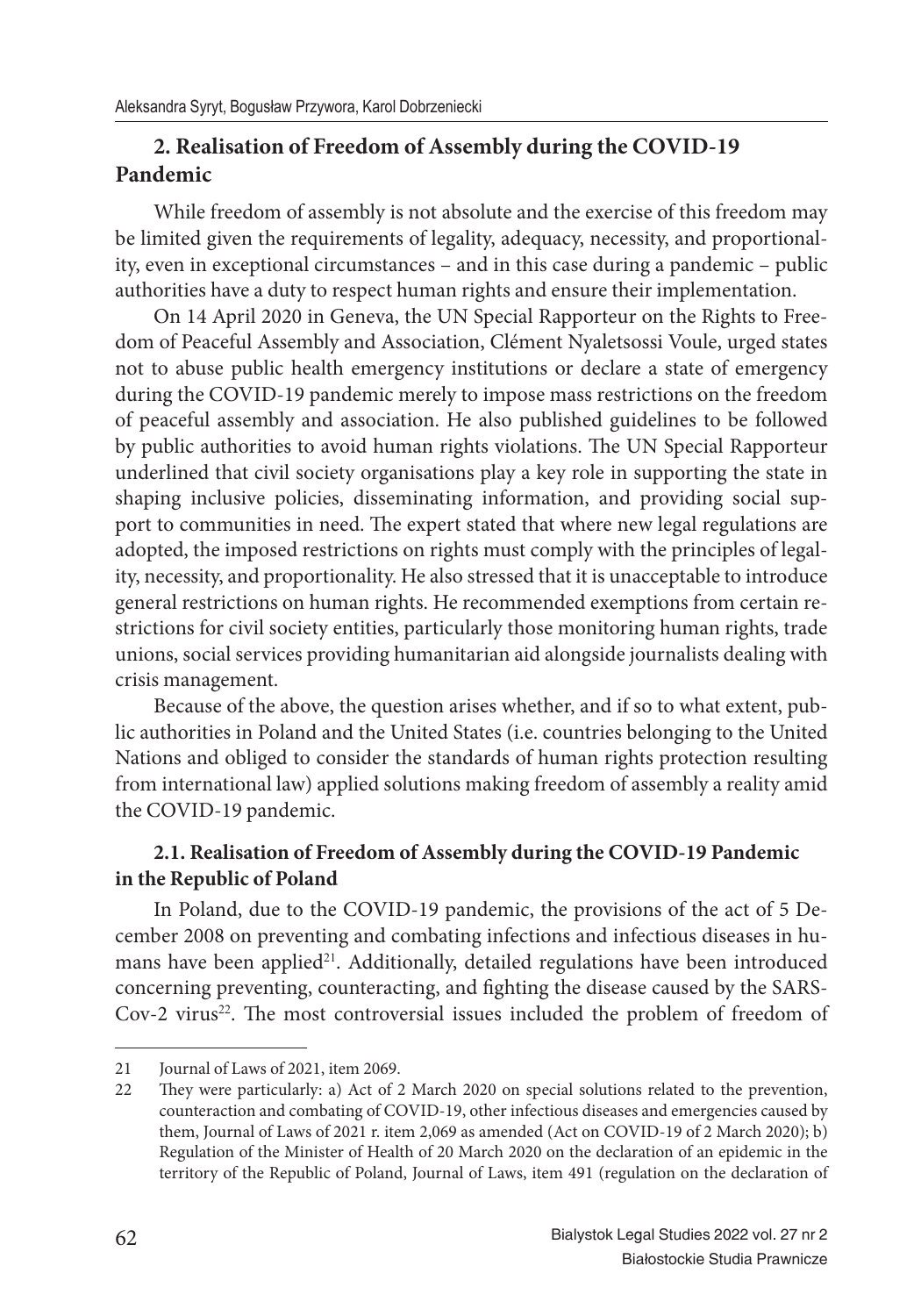movement, which was also expressed in the jurisprudence of the Supreme Court. For example, in the justification of a judgment dated 16 March 2021, the Supreme Court emphasised that legal acts of a lower rank than a statute may not affect citizens' constitutional freedom of movement. Hence, the Supreme Court recognised the Regulation of the Council of Ministers of 31 March 2020, as well as the Regulation of the Council of Ministers of 10 April 2020 (containing a similar solution) 'to the extent that it basically excluded the freedom of movement of citizens throughout the entire country' as violating Art. 52 (1) 1, in conjunction with Art. 31 (1) and (3) of the Constitution of Poland.

Similarly in the justification to the judgment of 29 June  $2021^{23}$ , the Supreme Court emphasised the lack of maintaining the statutory form for restrictions concerning freedoms and rights guaranteed by the Constitution of the Republic of Poland. Also, the jurisprudence of administrative courts provides examples demonstrating the violation of requirements for limiting human rights and freedoms of constitutional provisions by the legislation issued during the COVID-19 pandemic<sup>24</sup>. Legal problems indicated in the rulings mentioned above could be related to the freedom of assembly.

Arguments contained in the justification of the judgment of the Supreme Administrative Court of 27 April 2021<sup>25</sup> should also be noted. The court pointed out that 'the restrictions of rights and freedoms in connection to the state of an epidemic are based on the statutory regulation, which constitutes an implementation of the constitutional order resulting from Art.  $68$  (4) of the Polish Constitution<sup>26</sup>. Therefore, according to the Supreme Administrative Court, 'this type of restrictions should be regarded as ordinary constitutional measures that do not require the use of legal solutions specific to states of emergency, more precisely a state of natural disaster'. In the Supreme Administrative Court's opinion, 'a restriction may take the form of a ban on holding assemblies, which may lead to questions concerning the relation of this ban to Art. 57 of the Constitution of Poland when it comes to public assemblies'. The

an epidemic); c) regulation of the Council of Ministers of 31 March 2020 on the establishment of certain restrictions, orders and bans in connection with the occurrence of an epidemic, Journal of Laws, item 566 as amended (CM Regulation of 31 March 2020); d) Regulation of the Council of Ministers of 19 April 2020 on the establishment of certain restrictions, orders and bans in connection with an epidemic, Journal of Laws, item 679 as amended (CM Regulation of 19 April 2020 r.). See also law on pandemic in Poland on GOV.PL https://www.gov.pl/web/koronawirus/podstawa-prawna (accessed 29.01.2022).

<sup>23</sup> Judgment of the Polish Supreme Court of 29 June 2021, II KK 255/21, LEX no. 3207608.

<sup>24</sup> e.g., judgments of the Supreme Administrative Court (NSA) of 8 September 2021, case no. II GSK 602/21, LEX no. 3230490; Provincial Administrative Court in Szczecin of 11 December 2020, case no. II SA/Sz 765/20; Provincial Administrative Court in Gorzów Wielkopolski of 7 October 2021, Legalis no. 2357975.

<sup>25</sup> Case no. II GSK 673/21; LEX no. 3185186.

<sup>26</sup> Case no. II GSK 673/21.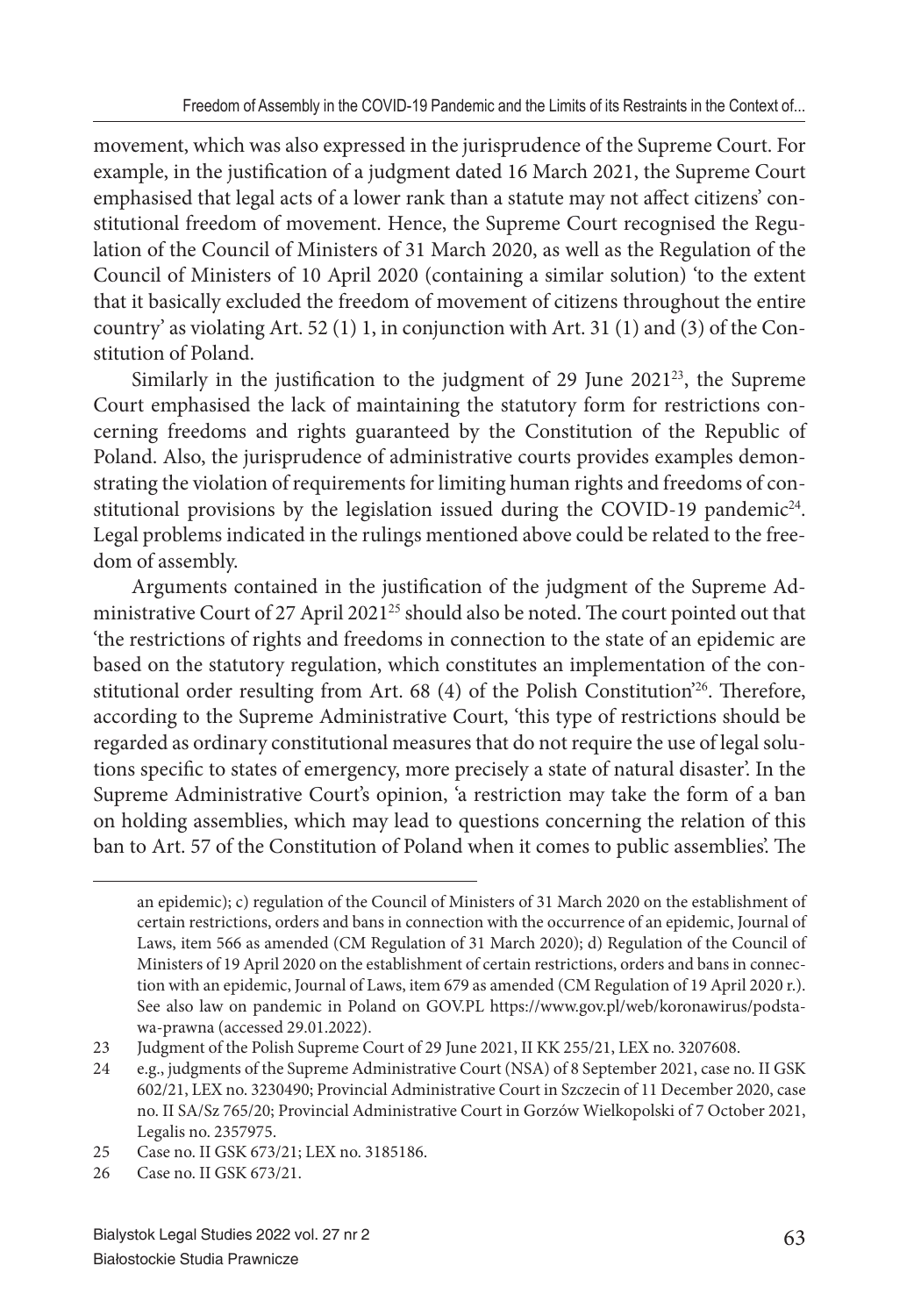Supreme Administrative Court pointed to the linguistic interpretation of the term 'restriction'. We have to use this meaning when restricting civil rights and freedoms.

In the context of the discussed issues, it is worth paying attention to the so-called strike of entrepreneurs of 16 May 2020 $27$ . The city authorities refused to accept the notification of a public assembly due to the ban under the Regulation of the Council of Ministers of 2 May 2020. The organisers appealed against this decision. The District Court in Warsaw dismissed the appeal with a decision dated 14 May 2020, XXV Ns 45/20. It found that there was a reason for prohibiting the assembly due to the threat to life or health under Art. 14 point 2 of the Act of 24 July 2015 – Law on Assemblies<sup>28</sup> and referred to the obligation of public authorities to combat epidemic diseases specified in Art. 68 (4) of the Constitution of the Republic of Poland.

The Commissioner for Human Rights joined the proceedings, requesting that the decision of the President of the Capital City of Warsaw be revoked. The Commissioner for Human Rights justified his intervention, among other things, with the fact that the prohibition of assemblies in the ordinance issued by the Council of Ministers violates the principle of proportionality and the essence of the freedom of assembly expressed in the Constitution of the Republic of Poland. The Court of Appeal in Warsaw agreed with the Commissioner. It stated that banning assemblies by ordinance without proper statutory authorisation raises constitutional doubts about the freedom of assembly and the principle of proportionality<sup>29</sup>.

In Poland, the problem of the ban on assemblies during the COVID-19 pandemic has been the subject of many discussions, including its expression in a report of the Commissioner for Human Rights<sup>30</sup>. The Commissioner emphasised the necessity of restrictions during the state of a pandemic but pointed out that a total ban on assemblies violates the essence of the citizens' constitutional right to an assembly and the principle of proportionality<sup>31</sup>. In his opinion, 'the legislator could reduce the risk of an epidemic by using less severe measures (even by indicating how to demonstrate during the times of an epidemic)'<sup>32</sup>. The report also shows the disturbing practice of the Warsaw City Hall of refusing to register notifications concerning organising

<sup>27</sup> Legalis no. 2357975.

<sup>28</sup> Journal of Laws of 2019, item 631.<br>29 See: decition of postanowienie Sa

<sup>29</sup> See: decition of postanowienie Sądu Apelacyjnego w Warszawie of 15 May 2020. Description of a case on: the Public Information Bulletin of the Commissioner for Human Rights: https://bip. brpo.gov.pl/pl/content/koronawirus-rpo-do-wsa-calkowity-zakaz-zgromadzen-niekonstytucyjny (accessed 22.01.2022).

<sup>30</sup> Information on the activities of the Commissioner for Human Rights in the year 2020, pp. 199-204: https://bip.brpo.gov.pl/sites/default/files/Informacja\_RPO\_za\_2020.pdf, accessed 24.01.2022 r.).

<sup>31</sup> Information on the activities of the Commissioner for Human Rights in the year 2020, p. 200; see also critical stance towards regulations introducing a ban on assemblies: S. Trociuk, Prawa i wolności w stanie epidemii*…, op. cit.,* pp. 65–69.

<sup>32</sup> Information on the activities of the Commissioner for Human Rights in the year 2020, p. 200.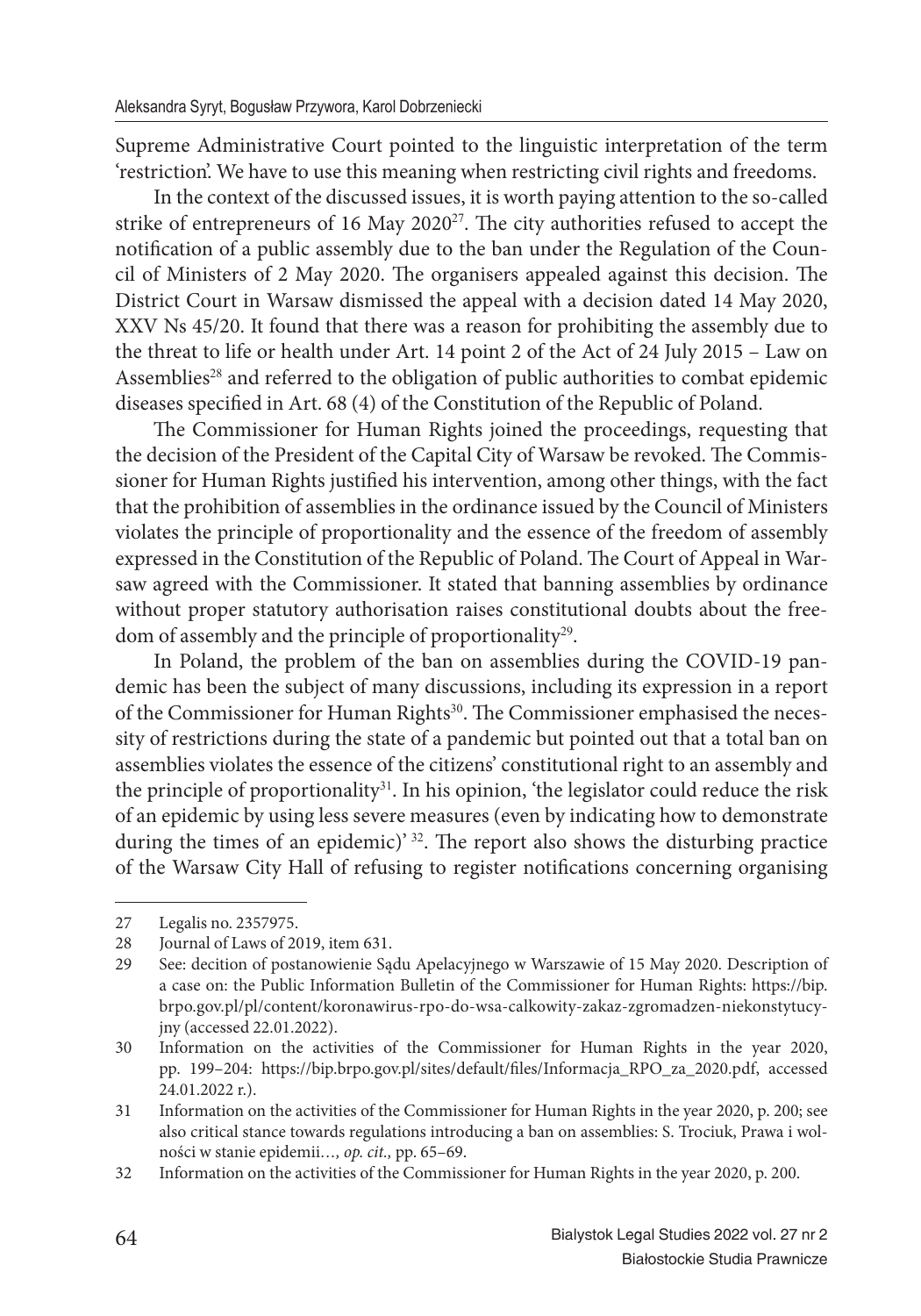public assemblies and not issuing administrative decisions prohibiting assemblies, in accordance with Art. 14 Laws on Assemblies. The Commissioner pointed out that these assemblies took place despite the information provided to the notifying parties, which led to radicalising public moods and citizens losing trust in the authorities.

The Commissioner addressed the President of the Capital City of Warsaw to change this practice<sup>33</sup>. The Commissioner also intervened ex officio in the case of actions undertaken by the police against participants of the spontaneous assembly on the night of 22–23 October 2020, which constituted a social reaction to the ruling of the Constitutional Tribunal regarding the non-compliance of certain provisions on the admissibility of abortion with the Constitution of Poland<sup>34</sup>. The Commissioner's doubts were raised due to the proportionality of direct coercion measures by the police against demonstrators and the significant number of detained people. In the Commissioner's opinion, due to the pandemic and the need to care for health, the necessary sanitary guidelines should be followed (including masks and the recommended distances between participants). In his opinion, the situation of a spontaneous assembly does not exclude the necessity to apply the following principles:

- a) participants of all demonstrations should behave in a manner that respects the rights and freedoms of other people and public order, avoid hate speech, as well as limit behaviours and gestures that may provoke violence,
- b) actions by public authorities that impede conducting an assembly are unacceptable,
- c) officers (of the police and other services) should not take actions that make it difficult or even impossible for peaceful demonstrators/counter-demonstrators to exercise the freedom of public assembly,
- d) measures of direct coercion applied by the police to participants of public assemblies should be proportionate and adequate<sup>35</sup>.

The above shows that society took advantage of the freedom of assembly despite the existing bans. Various types of protests took place during the pandemic, and public authorities reacted when the participants' behaviour could endanger life or health and public safety and order.

The formal bans introduced by ordinances connected to the COVID-19 pandemic have not prevented the public from expressing views collectively.

<sup>33</sup> *Ibidem*.

<sup>34</sup> CT's judgment of 22 October 2020, K 1/20, OTK A/2021, item 1.

<sup>35</sup> Information on the activities of the Commissioner for Human Rights in the year 2020, pp. 201– 202.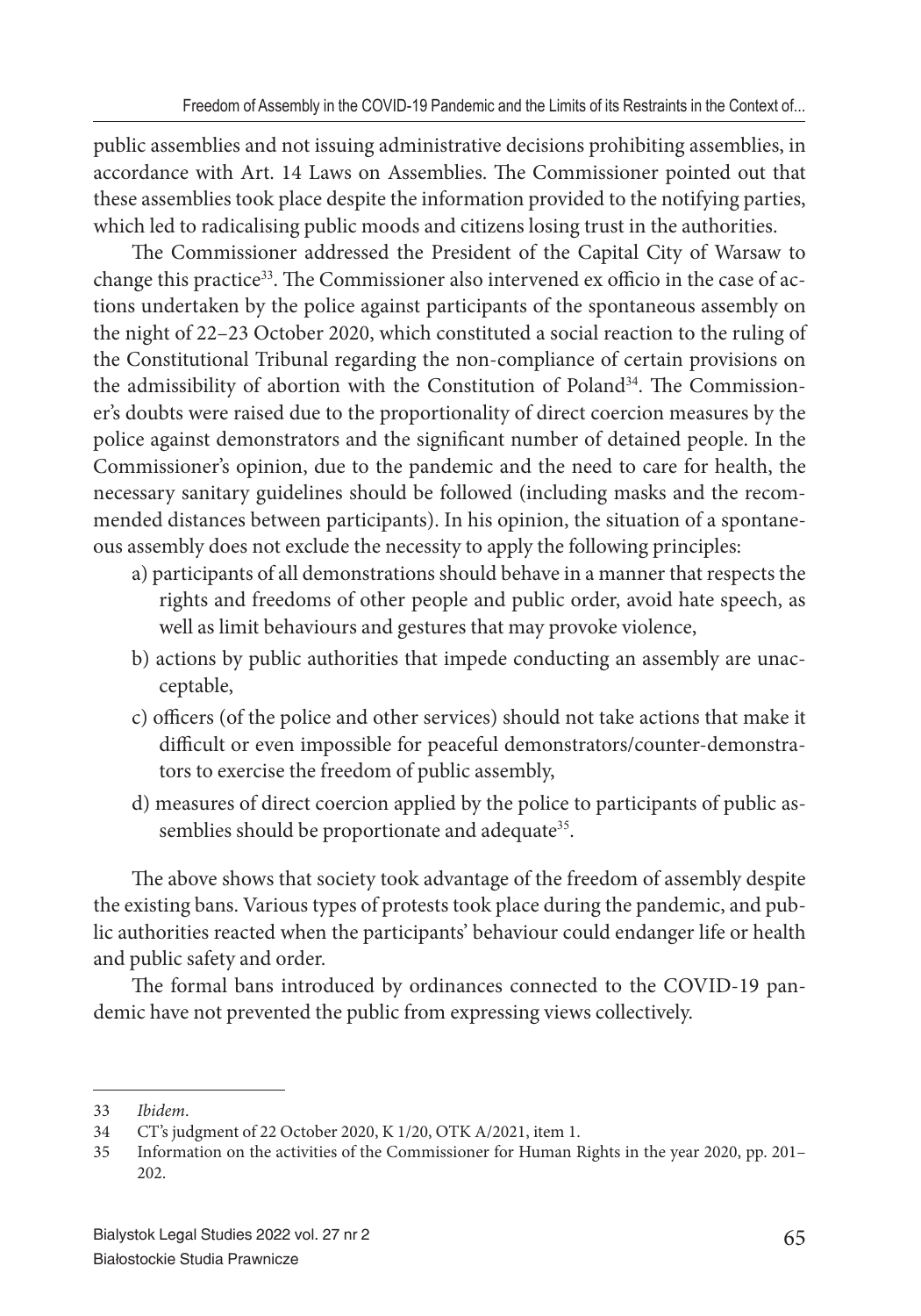### **2.2. Realisation of Freedom of Assembly during the COVID-19 Pandemic in the United States**

The observation of the situation related to the COVID-19 pandemic in the United States in the context of exercising constitutional freedoms and rights has highlighted that this period exerted significant pressure on the freedoms resulting from the First Amendment, and therefore the freedom of assembly. This pressure was related to the legal instruments used by public authorities at the federal and state levels<sup>36</sup>. John Whitehead from the Rutherford Institute wrote: 'Never before in the history of this nation has the government (federal or state) attempted to impose such burdensome restrictions on the rights of religious units as seen in response to the COVID-19 pandemic.'<sup>37</sup>

Regarding this claim, it should be noted that most of the court cases involving religious assemblies in the context of pandemic restrictions have dealt with restrictions under the First Amendment's religion clauses. Therefore, it was not a reference directly to freedom of assembly per se. Undoubtedly, however, the restrictions in question indirectly affected the ability to assemble and the exercise of the right to assemble. More important than the political right to manifest one's views, however, was the realisation of religious freedom, especially in religious practice. This perspective clearly shows the weaker position of freedom of assembly in the United States compared to religious freedom. During the summer 2020 protests, the protesters had their right of peaceful assembly restricted<sup>38</sup>.

A question has been raised in public debate conducted in the United States on whether the COVID-19 pandemic justifies a direct restraint of the fundamental rights under the Constitution's First Amendment. It is worth recalling that in the *Jacobson v. Massachusetts* case  $(1905)^{39}$ , the Supreme Court stressed that 'There are manifold restraints to which every person is necessarily subject for the common good.' Therefore, in the case of health measures, the Court upheld the state immunisation bill, which pastor P. Henning Jacobson contested. This decision, however, was made before the Supreme Court ensured enhanced protection of individual rights, including

<sup>36</sup> For more about the restrictions of human rights during the pandemic in the United States see: M. Kalinowska and A. Syryt, Ograniczenia praw i wolności w okresie pandemii COVID-19 w Stanach Zjednoczonych Ameryki, (in:) K. Dobrzeniecki and B. Przywora (eds.), Ograniczenie praw i wolności w okresie pandemii COVID-19 na tle porównawczym. Pierwsze doświadczenia, Warsaw 2021, pp. 403–428.

<sup>37</sup> Cited after D.L. Hudson Jr., COVID-19 Emergency Measures And The First Amendment, (in:) TheFire.ORG: https://www.thefire.org/first-amendment-library/special-collections/COVID-19emergency-measures-and-the-first-amendment/ (accessed 24.01.2022).

<sup>38</sup> See more: O. Moulds, Fracking the bedrock of democracy. The United States policing of protests violates the right of peaceful assembly under the ICCPR,'American University International Law Review' 2021, vol. 36, i. 4, pp. 926–927.

<sup>39</sup> See: JUSTIA US Supreme Court: https://supreme.justia.com/cases/federal/us/197/11/ (accessed 23.01.2022).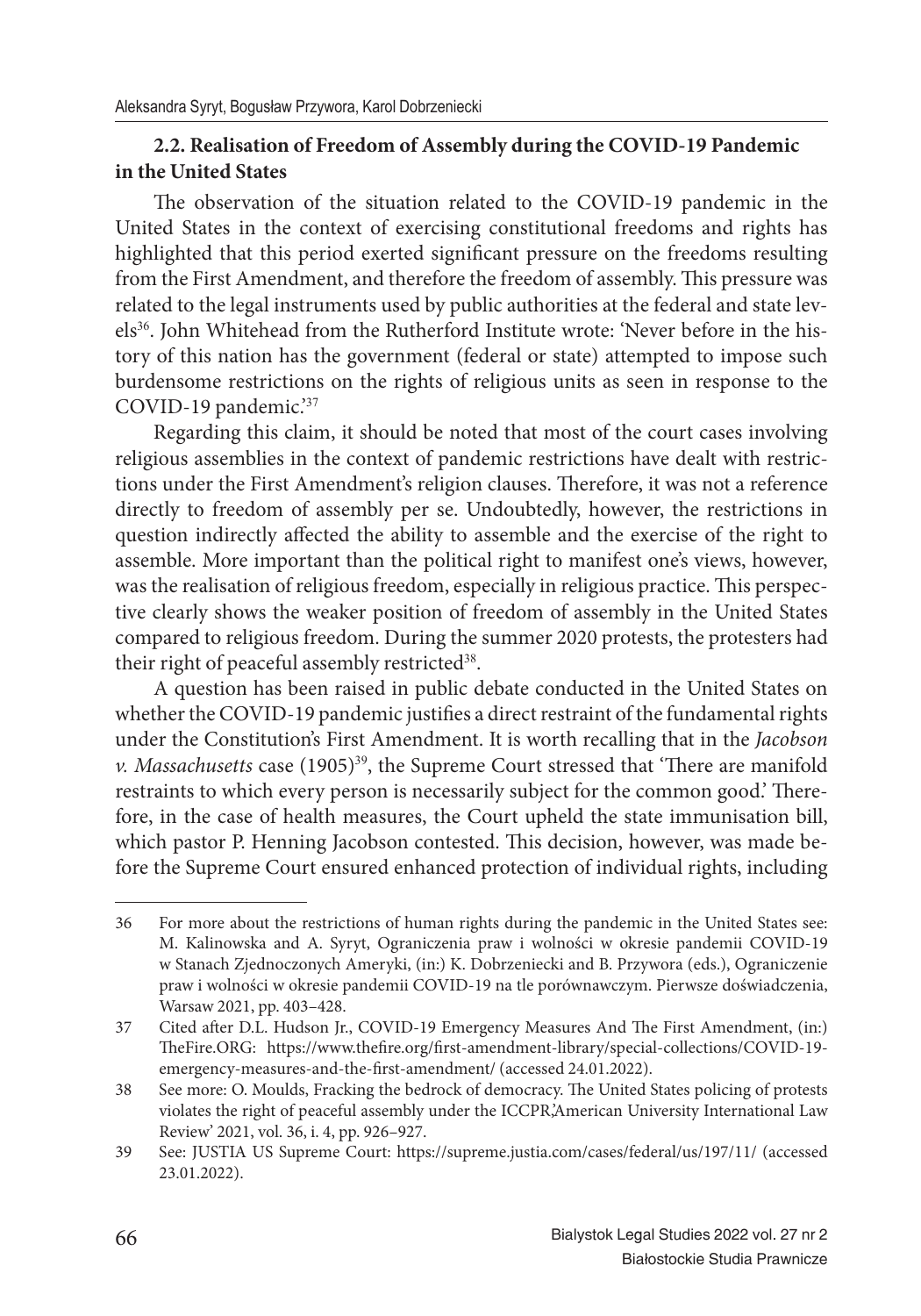freedoms under the First Amendment<sup>40</sup>. The issue of interference with the rights under the First Amendment to the United States Constitution was approached in various ways in jurisprudence during the pandemic. The stances of the courts on the admissibility of restrictions on fundamental rights under the First Amendment to the Constitution were not uniform. Quite the contrary – their viewpoints can be assessed as widely divergent.

For example, the judge of the federal district court for the district of California, Judge J.G. Bernal, in the ruling of 23 April 2020 in the *Gish v. Newsom case*<sup>41</sup> vacated the request for a temporary restraining order. The case concerned the orders imposed by California's governor, G. Newsom, who had directed 'all California residents to stay home or at their place of residence except as needed to maintain continuity of operations of the federal critical infrastructure sectors'. Riverside County officials issued a disposition prohibiting public or private meetings in any indoor or outdoor space. Officials in San Bernardino County issued an order allowing for 'faith-based services' to be provided through streaming or other technology while people may not leave their homes. No gatherings during religious services in an in-person mode were allowed. Four people, including lead plaintiff Wendy Gish, filed a lawsuit against Newsom and officials in both counties, alleging 'gross abuse of their power'. Their complaint included allegations that the defendants had violated their First Amendment religious liberty, freedom of expression and assembly, as well as other constitutional rights<sup>42</sup>.

It should be emphasised that commonly, where public authorities directly violate fundamental rights, such as the freedoms resulting from the First Amendment, the court examines whether the regulation meets the constitutional standards of restraint proportionality. It requires the public authorities to limit or regulate them to support important public interests in the least restrictive way. Judge Bernal decided that traditional constitutional review does not apply in an emergency. Hence his rejection of the possibility of not respecting emergency law restricting the laws under the First Amendment. The ruling explains that extraordinary measures are in line with the Constitution as long as 1) they have a 'real or significant relationship with the crisis' and 2) 'do not constitute a simple, tangible violation of clearly protected rights'. According to Bernal, it is easy to prove that emergency measures meet this test, as physical remoteness is necessary to slow down the spread of the virus. He stressed that the freedoms were not suspended as they can be exercised in other forms, e.g. online. The judge affirmed that secondary legislations in the form of orders of public authorities

<sup>40</sup> See more about this case: J. Blackman, The Irrepressible Myth of Jacobson v. Massachusetts (17 August 2021),'Buffalo Law Review' 2021, vol. 70, no. 113, available at SSRN: https://ssrn.com/ abstract=3906452 (accessed 25.03.2022).

<sup>41</sup> See: CASETEXT: https://casetext.com/case/gish-v-newsom-1 (accessed 26.01.2022).

<sup>42</sup> *Ibidem*.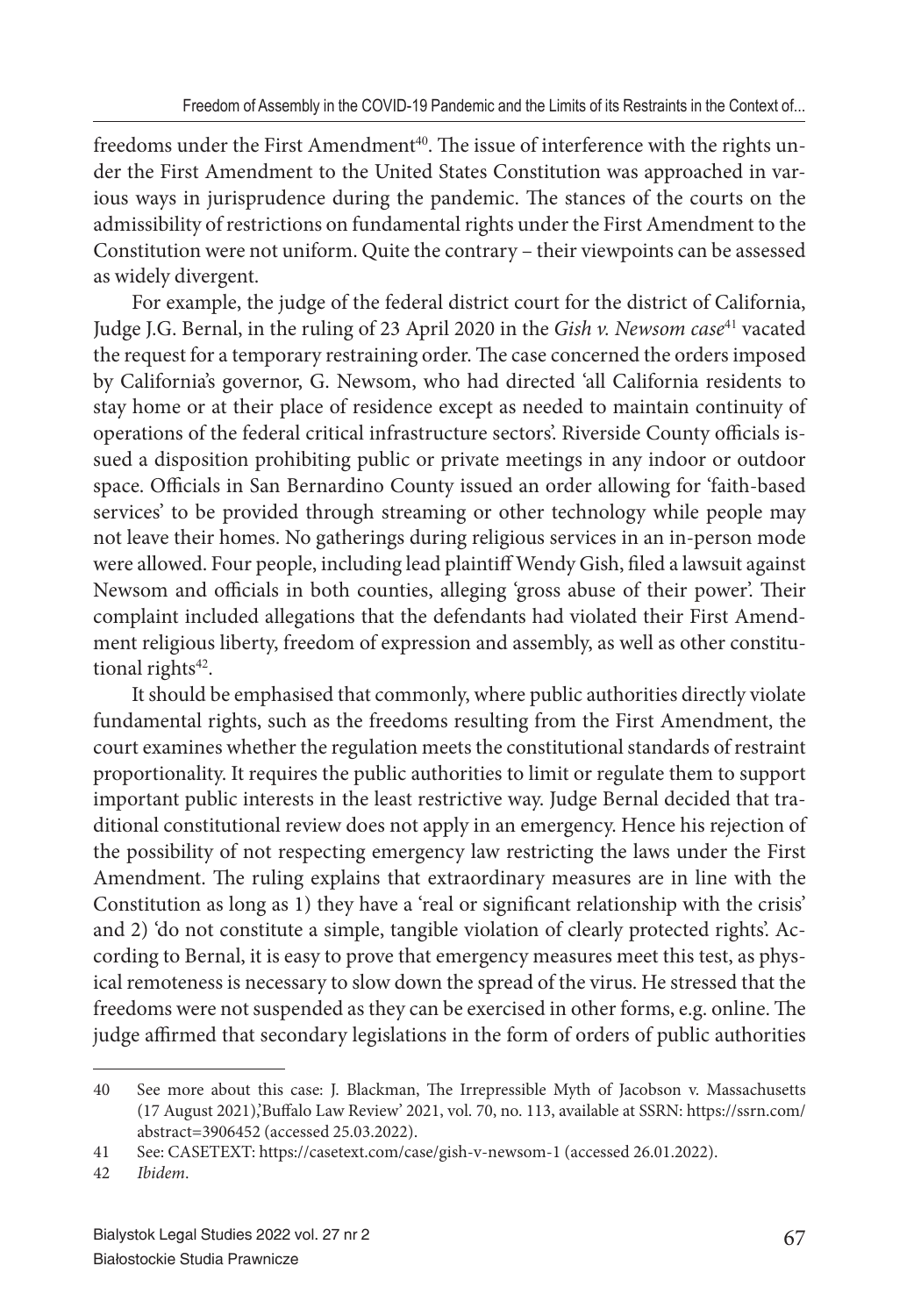were admissible during a nationwide state of emergency. Bernal acknowledged that the extraordinary orders did not affect the very essence of religious practices or gatherings, and he described them as generally applicable to all kinds of meetings<sup>43</sup>.

Judge J.R. Walker from the federal district court for the District of Kentucky maintained a contrary position on the limitation on human rights during the pandemic in *On Fire Christian Center, Inc. v. Fischer*<sup>44</sup>. It was based on the following state of affairs: the mayor, L.G. Fischer, prohibited the organisation of services a few days before Easter. He banned large gatherings that could have led to the spread of the coronavirus. The On Fire Christian Center challenged this ban, invoking the Free Exercise Clause of the First Amendment and the Kentucky Religious Freedom Act. The Church pointed to the inconsistency between the prohibition of attending church services and the permission to gather in shops and access other businesses.

Judge Walker referred to the Supreme Court ruling in the *Jacobson* case, stressing that even in that ruling, the existence of constitutional rights, including those covered by the First Amendment, had not been denied. The judge, therefore, gave priority to fundamental rights, including freedom of assembly, over extraordinary orders issued in connection with the pandemic.

The examples provided represent various court reactions to public authority acts restricting freedom of assembly in the time of COVID-19 in the United States. They reflect the interpretation of the freedoms under the First Amendment in the face of the state of emergency. It should be noted that these are some of the first rulings related to COVID-19 and the First Amendment. Since then, many rulings associated with the restraint of the First Amendment freedoms have been issued during this pandemic. Various restrictions related to COVID-19 have reached the US Supreme Court. They were particularly concerned about exercising religious liberty, closely related to the freedom of assembly. It is because freedom of assembly allows one to pursue religious practices. Moreover, the subject of proceedings before the courts was not the issue of freedom of assembly but the freedom of assembly in connection with religious liberty. What was particularly emphasised was the discrimination against the possibility of exercising the freedom of assembly by members of religious communities as part of practising religion, compared to other individuals exercising the freedom of assembly for other purposes<sup>45</sup>.

A general afterthought on observing the events regarding the freedom of assembly in the United States comes down to acknowledging the need to weigh values. Un-

<sup>43</sup> *Ibidem*.

<sup>44</sup> See: documents on this case on JUSTIA US Law https://law.justia.com/cases/federal/district-courts/kentucky/kywdce/3:2020cv00264/116558/6/ (accessed 24.01.2022).

<sup>45</sup> See e.g. case *Roman Catholic Diocese of Brooklyn v. Cuomo* (more on https://www.law.cornell. edu/supremecourt/text/20A87, accessed: 22.01.2022) and *South Bay Unified Pentecostal Church v. Newsom* (more on: https://www.law.cornell.edu/supremecourt/text/19A1044, accessed 22.01.2022).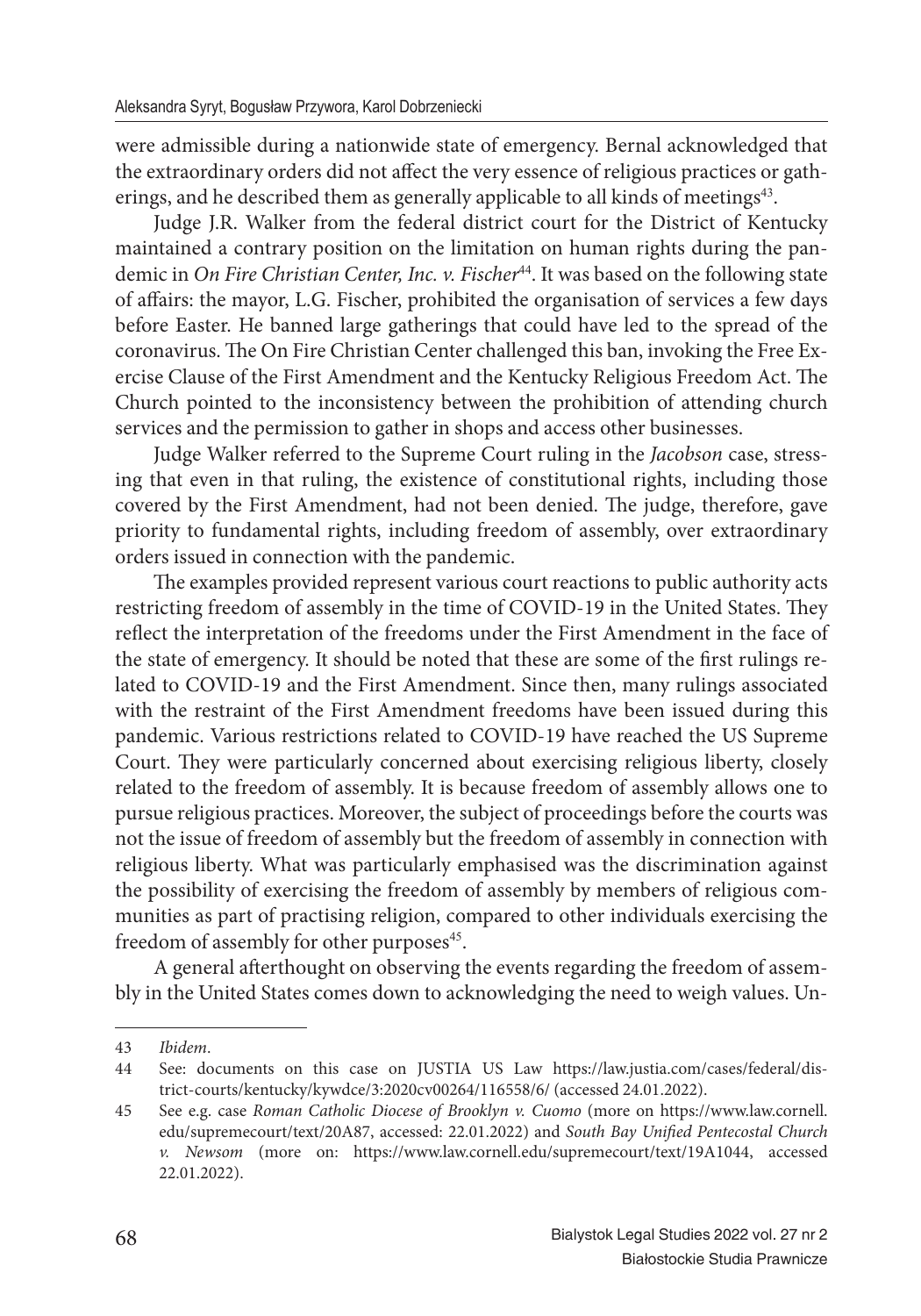doubtedly, the pandemic of COVID-19 is a threat to public life and health, but it should not justify extraordinary long-term interference with fundamental freedoms.

### **Conclusions**

States are obliged to perform their constitutional functions, particularly to be proactive (including the immediate introduction of legal regulations) in the face of the need to combat epidemic diseases. Hence, when assessing the legality of restrictions on freedom of assembly during the COVID-19 pandemic, the principle of proportionality should be regarded as particularly important.

Against this background, the United States gave priority to the need to respond to the threats posed by the pandemic. Still, at the same time, the perspective of actions of public authorities was strongly confronted with the rights resulting from the First Amendment to the US Constitution, considered fundamental by Americans. In particular, the introduced restrictions were emphasised as temporary measures which should not become an instrument used by the state to limit the ability of individuals to participate in public life through expressing their opinions during specific assemblies. The restrictions met with public opposition, which frequently led to consequences in court proceedings. At the same time, it should be underlined that in the conflict between the implementation of the state's objectives related to ensuring sanitary safety and the protection of freedom of assembly and the First Amendment, various fundamentally different lines of jurisprudence have developed. Freedom of assembly was often analysed with freedom of assembly of members of individual religious communities and religious organisations aimed at religious observance.

In Poland, while the regulations introduced during the COVID-19 pandemic were substantively justified, the primary object of the debate was the method of their introduction. It was argued that the statutory and sub-statutory solutions adopted during the pandemic did not meet constitutional standards (violation of the principle of the exclusivity of the act by 'transferring' statutory matters to lower-level acts which then served as a basis for interfering with the essence of constitutional freedoms and rights)<sup>46</sup>. It concerned especially the prohibition on organising assemblies, which – within the meaning of Art. 31 (3) of the Constitution of Poland – failed the 'test of proportionality'. Therefore, public bodies were accused of failing to act based on the law by introducing prohibitions within the law without introducing constitutional states of emergency<sup>47</sup>.

<sup>46</sup> P. Tuleja, Ustrojowe znaczenie…, *op. cit.*, p. 51.

<sup>47</sup> M. Florczak-Wątor, Niekonstytucyjność…, *op. cit.*, p. 18 i p. 200; S. Trociuk, Prawa i wolności w stanie epidemii…, *op. cit.,* pp. 65–69; Informacja o działalności Rzecznika Praw Obywatelskich…, *op. cit.*, p. 200.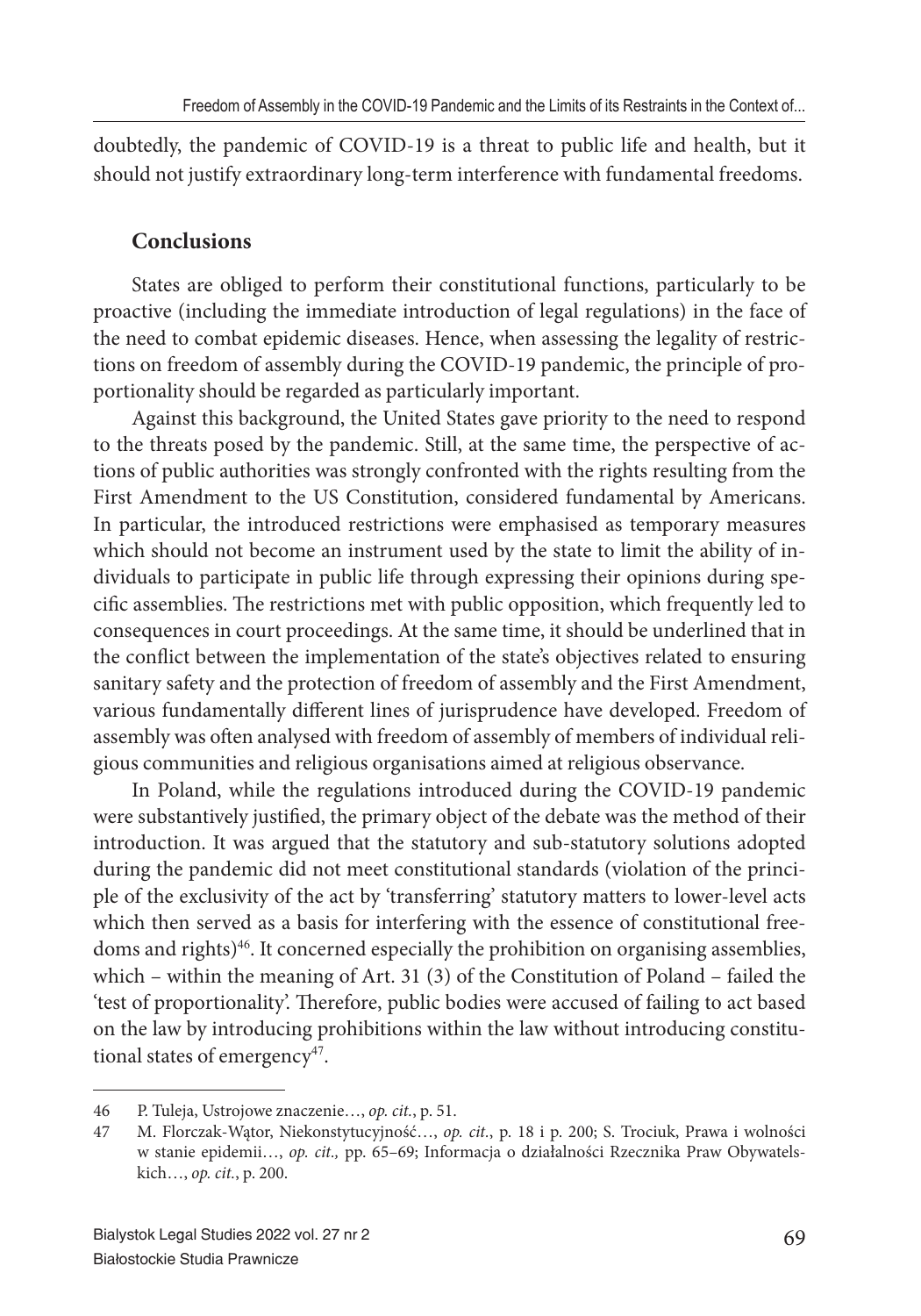By contrast, in the United States, there were apparent conflicts between the public interest and individual interest, especially in the case of extraordinary orders imposed by state authorities. The conflicts were resolved in courts or through agreements with state authorities<sup>48</sup>.

The examples of Poland and the United States demonstrate that the protection of life and health as superior values justifies far-reaching restrictions directly or indirectly affecting freedom of assembly. However, the problem remains at the level of the limits of the admissibility of restrictions. This was reflected in the public debate but also in court proceedings.

The American and Polish experiences have highlighted different contexts of limiting the freedom of assembly. The main question regarding the legality of restrictions in Poland was the form of the introduced restrictions (statutory or executive act) and their rationality (purposefulness). In America in comparison, two trends of assessment developed, one of them giving priority to fundamental rights – despite the existing jurisprudence of the Supreme Court on the possibility of restricting the First Amendment rights in order to achieve important public goals – and the other allowing for an exception to the strong protection of fundamental rights in order to protect the life and health of the public.

In Poland, both the entities that justified the restrictions and those that questioned them focused on the constitutional principle of proportionality. In the United States, the benchmark was the high rank of First Amendment rights as essentially not subject to state interference and the extraordinary circumstances in which certain action had to be taken. Therefore, more emphasis was placed on the issues related to adequacy rather than proportionality as understood by Polish constitutional law.

#### REFERENCES

- Abu El-Haj T., Defining peaceably. Policing the line between constitutionally protected protest and unlawful assembly, 'Missouri Law Review' 2015, vol. 80.
- Abu El-Haj T., The neglected right of assembly, 'University of California Law Review' 2009, vol. 56.
- Balicki R. and Jabłoński M. (eds.), Wolność zgromadzeń, Wrocław 2018.
- Banaszak B., Komentarz do art. 92, (in:) Konstytucja Rzeczypospolitej Polskiej. Komentarz. Wyd. 2, Warsaw 2012.
- Biuletyn Informacji Publicznej RPO: https://bip.brpo.gov.pl/pl/content/koronawirus-rpo-do-wsacalkowity-zakaz-zgromadzen-niekonstytucyjny.
- Blackman J., The Irrepressible Myth of Jacobson v. Massachusetts (17 August 2021),'Buffalo Law Review' 2021, vol. 70, no. 113, https://ssrn.com/abstract=3906452.
- Checklist United Nations Human Rights. Office of the High Commissioner FoAA during public health emergencies: https://www.ohchr.org/Documents/Issues/FAssociation/Checklist.pdf.

<sup>48</sup> See: On Fire Christian Center, Inc. v. Fischer.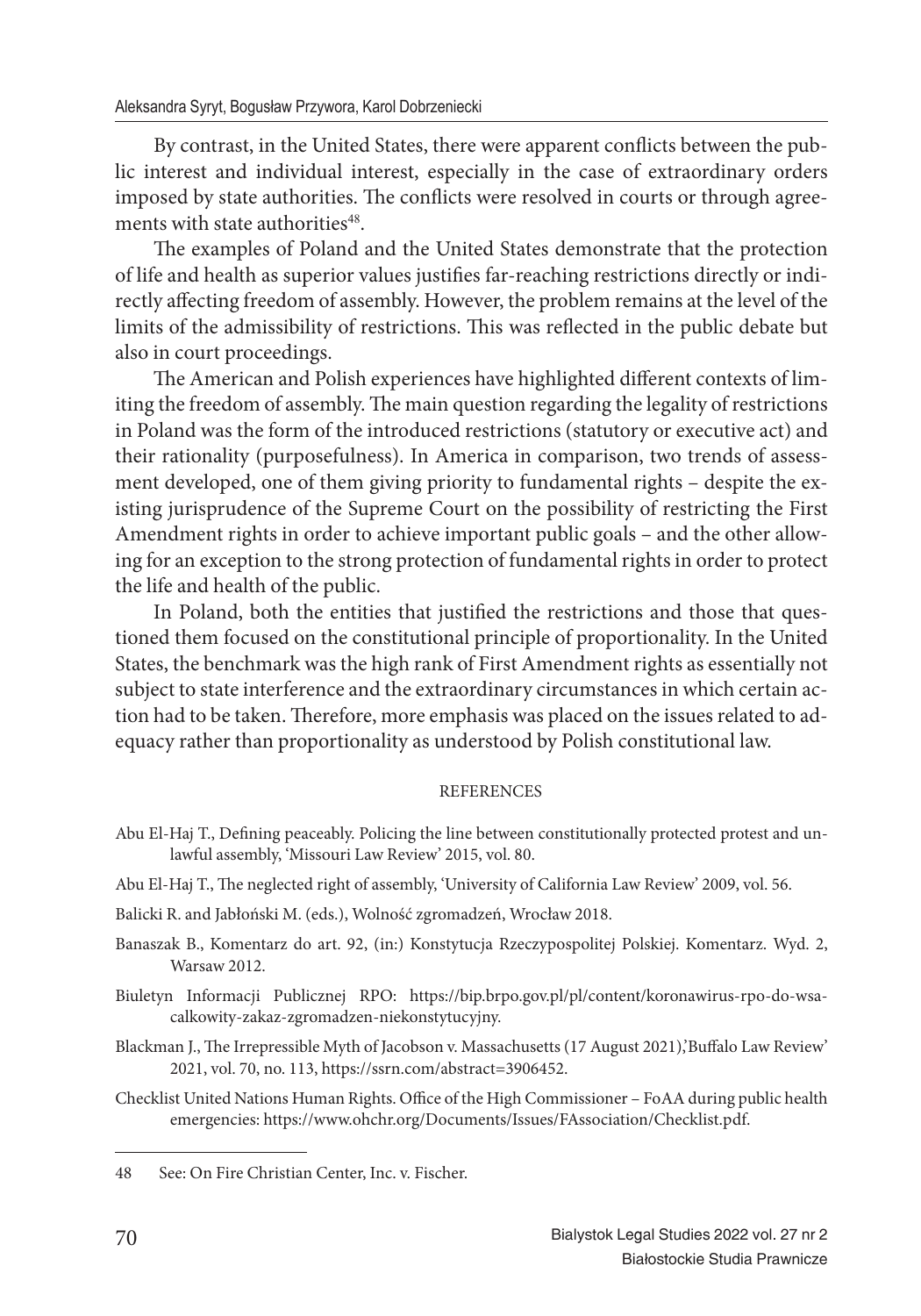Czarny P. and Naleziński B., Wolność zgromadzeń, Warsaw 1998.

- de Silva Santistéban F. and Wysokinska A., La liberté de réunion à l'épreuve de la Constitution, 'Le Petit Juriste' 3.03.2014, https://www.lepetitjuriste.fr/la-liberte-de-reunion-a-lepreuve-de-la-constitution/.
- Dobrzeniecki K., Prawo wobec sytuacji nadzwyczajnej. Między legalizmem a koniecznością, Toruń 2018.
- Dobrzeniecki K. and Przywora B. (eds.), Ograniczenie praw i wolności w okresie pandemii COVID-19 na tle porównawczym. Pierwsze doświadczenia, Warsaw 2021.
- Dobrzeniecki K. and Przywora B., Legal basis for introducing restrictions on human rights and freedoms during the first wave of the COVID-19 Pandemic, 'Review of European and Comparative Law' 2021, no. 46 (3).
- du Vall K. and Tomasiewicz M., Zdrowie publiczne jako przesłanka ograniczenia działalności gospodarczej w świetle Konstytucji RP, (in:) J. Glumińska-Pawlic and B. Przywora (eds.), Swoboda działalności gospodarczej. Próba oceny polskich regulacji prawych, Warsaw 2021.
- Duffy-Meunier A. and Perroud Th., La liberté de manifestation dans l'espace public en droit comparé, 'Thinking about Federalism(s)' 2017, no. 17, 'Jus Politicum'.
- Eichler J. and Sonkar S., Challenging absolute executive powers in times of corona: re-examining constitutional courts and the collective right to public contestation as instruments of institutional control, 'Review of economics & political science' 2021, vol. 6, no. 1.
- El-Haj T., Defining peaceably. Policing the line between constitutionally protected protest and unlawful assembly, 'Missouri Law Review' 2015, vol. 80.
- Florczak-Wątor M., Komentarz do art. 57, (in:) P. Tuleja (ed.), Konstytucja Rzeczypospolitej Polskiej. Komentarz, wyd. II, LEX/el. 2021.
- Florczak-Wątor M., Niekonstytucyjność ograniczeń praw i wolności jednostki wprowadzonych w związku z epidemią COVID-19 jako przesłanka odpowiedzialności odszkodowawczej państwa, 'Państwo i Prawo' 2020, no. 12*.*
- GOV.PL https://www.gov.pl/web/koronawirus/podstawa-prawna.
- Gutierrez P., Wolność zgromadzeń w ujęciu porównawczym na tle orzeczenia Sądu Najwyższego Stanów Zjednoczonych Ameryki: United States v. Grace z 1983 r., (in:) M. Jabłoński (ed.), Identyfikacja granic wolności i praw jednostki. Prawnoporównawcza analiza tożsamego przypadku pod kątem praktyki stosowania prawa amerykańskiego i polskiego, Wrocław 2016.
- Hudson Jr. D.L., COVID-19 Emergency Measures And The First Amendment, (in:) TheFire.ORG: https://www.thefire.org/first-amendment-library/special-collections/COVID-19-emergencymeasures-and-the-first-amendment/.
- Hudson Jr. D.L., Freedom of Assembly Overview, 29.10.2002 (in:) Freedom Forum Institute: https:// www.freedomforuminstitute.org/first-amendment-center/topics/freedom-of-assembly/freedom-of-assembly-overview/.
- Inazu J. and Neuborne B., Right to Assemble and Petition. Common Interpretation, (in:) Interactive Constitution: https://constitutioncenter.org/interactive-constitution/interpretation/amendment-i/interps/267.
- Informacja o działalności Rzecznika Praw Obywatelskich w roku 2020, https://bip.brpo.gov.pl/sites/default/files/Informacja\_RPO\_za\_2020.pdf.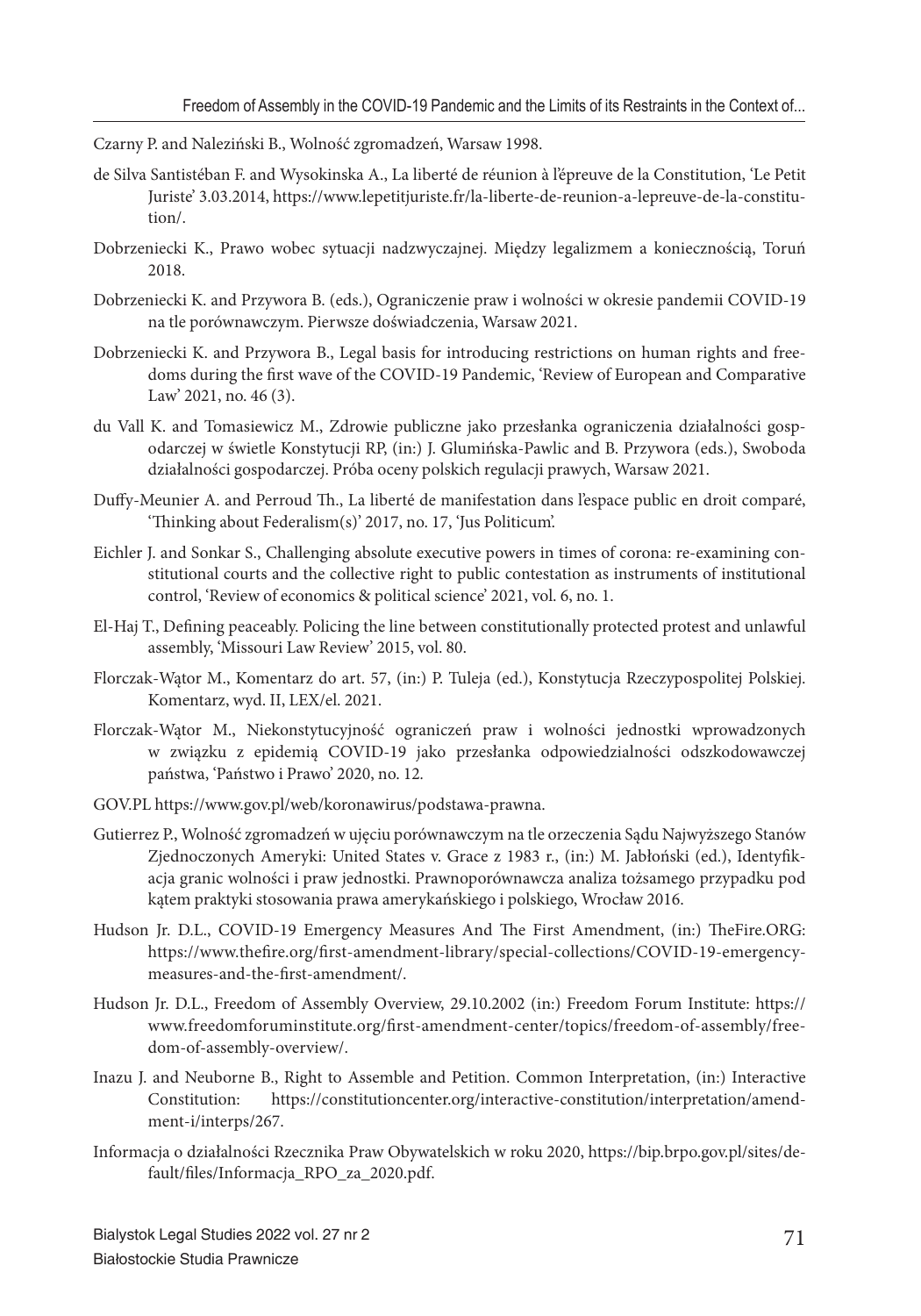- Jaskiernia J. and Spryszak K. (eds.), System ochrony praw człowieka w Europie w czasie wyzwań pandemicznych, Toruń 2022.
- Kalinowska M. and Syryt A., Ograniczenia praw i wolności w okresie pandemii COVID-19 w Stanach Zjednoczonych Ameryki, (in:) K. Dobrzeniecki and B. Przywora (eds.), Ograniczenie praw i wolności w okresie pandemii COVID-19 na tle porównawczym. Pierwsze doświadczenia, Warsaw 2021.
- Le Bot O., La liberté de manifestation en France: un droit fondamental sur la sellette, (in:) A. Duffy-Meuner and Th . Perroud (eds.), La liberté de manifester et ses limites: perspective de droit comparé, Aix Marseille 2017.
- Ławniczak A., Wolność zgromadzeń, (in:) M. Jabłoński (ed.), Realizacja i ochrona konstytucyjnych wolności i praw jednostki w polskim porządku prawnym, Wrocław 2014.
- Morawski F., Zakaz przemieszczania się w związku z pandemią COVID-19 w świetle konstytucyjnego prawa do poruszania się, 'Przegląd Prawa Publicznego' 2020, no. 9.
- Paśnik J., Kilka refleksji o regulacji stanu epidemii jako sui generis pozakonstytucyjnego stanu nadzwyczajnego, 'Przegląd Prawa Publicznego' 2020, no. 11.
- Pecyna M., Odpowiedzialność odszkodowawcza Skarbu Państwa za ograniczenia praw i wolności w czasie epidemii COVID-19, 'Państwo i Prawo' 2020, no. 12.
- Proctor J.D., So when did public order start trumping fundamental constitutional rights? Rethinking the modern interpretation of the right to assemble and the role police should play in protecting that right, 'Drexel Law Review' 2016, vol. 8.
- Przywora B.*,* Granice ingerencji w sferę wolności i praw człowieka w Konstytucji RP a ich realizacja w stanie pandemii COVID-19 − wybrane zagadnienia, (in:) J. Sobczak and A. Rogacka-Łukasik (eds.), Wybrane zagadnienia prawa medycznego wobec wyzwań pandemii wywołanej wirusem SARS-CoV–2, Poznań 2022
- Radziewicz P., Komentarz do art. 92, (in:) P. Tuleja (ed.), Konstytucja Rzeczypospolitej Polskiej. Komentarz, wyd. II, LEX/el. 2021.
- Rohde S.F., Freedom of assembly, New York 2005.
- Sokolewicz W. and Wojtyczek K., Komentarz do art. 57, (in:) L. Garlicki and M. Zubik (eds.), Konstytucja Rzeczypospolitej Polskiej. Komentarz. Tom II, wyd. II, Warsaw 2016.
- Sroka T., Ograniczenia praw i wolności konstytucyjnych oraz praw pacjenta w związku z wystąpieniem zagrożenia epidemicznego, 'Palestra' 2020, no. 6.
- Stanisz P., Ograniczenia wolności kultu religijnego w czasie pandemii COVID-19: między konstytucyjnością a efektywnością, 'Przegląd Sejmowy' 2021, no. 3.
- Szmulik B. and Szymanek J., O możliwości wprowadzenia stanu nadzwyczajnego w kontekście epidemii koronawirusa, 'Przegląd Legislacyjny' 2020, no. 2.
- Trociuk S., Prawa i wolności w stanie epidemii, Warsaw 2021.
- Tuleja P., Pandemia COVID-19 a konstytucyjne stany nadzwyczajne, 'Palestra' 2020, no. 9.
- Tuleja P., Ustrojowe znaczenie uchwały SN z 23.01.2020 r., 'Państwo i Prawo' 2020, no. 10.
- Wiącek M., Komentarz do art. 92, (in:) M. Safjan and L. Bosek (eds.), Konstytucja RP. Tom II. Komentarz do art. 87–243, Warsaw 2016.
- Wojtyczek K., Granice ingerencji ustawodawczej w sferę praw człowieka w Konstytucji RP, Kraków 1999.